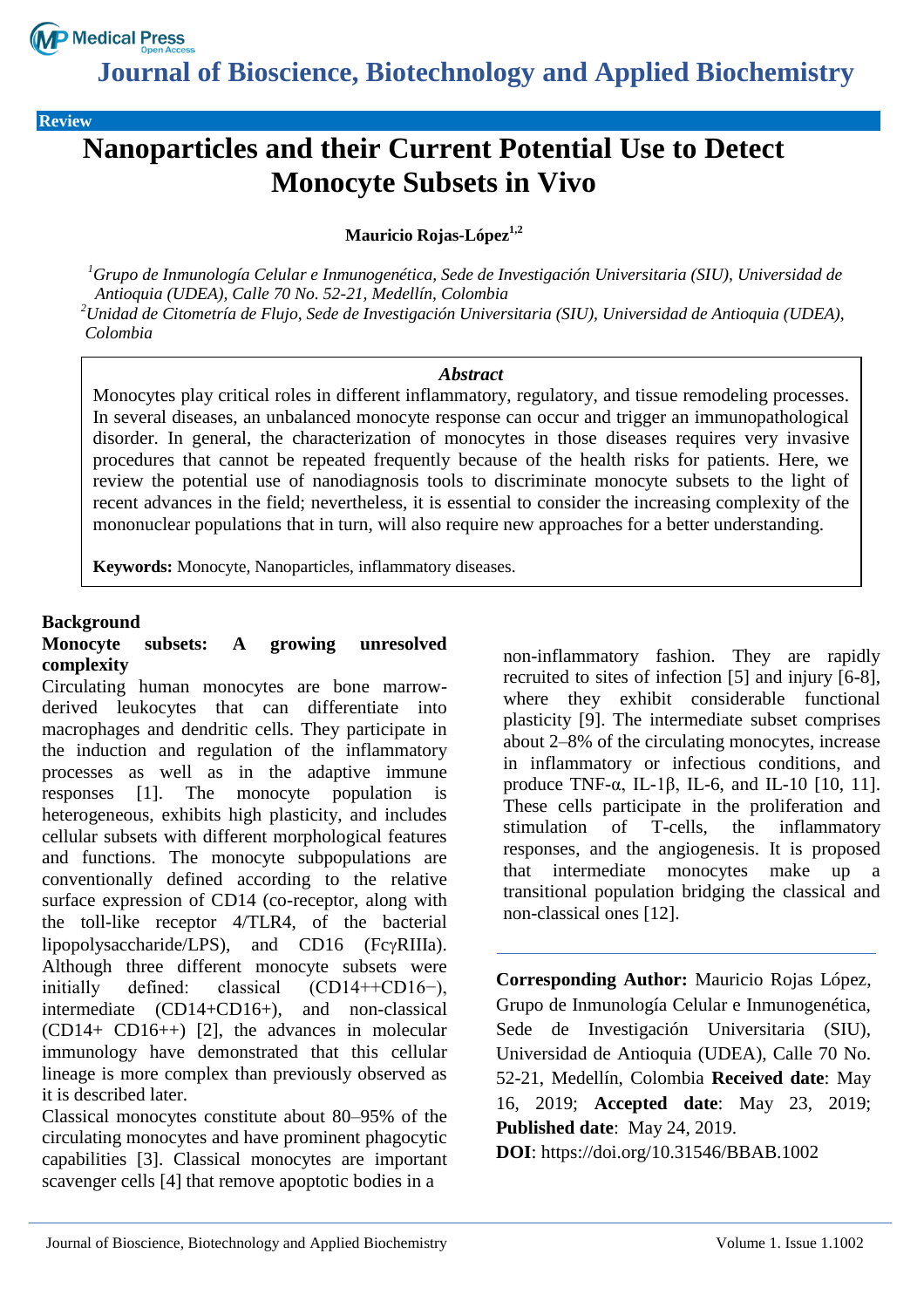Non-classical monocytes correspond to about 2–11% of circulating monocytes, are considered the major patrols of the endothelium where they search for injury, and accumulate in non-inflamed peripheral tissues such as spleen, lung, and liver when adoptively transferred [13]. They can have a proinflammatory behavior and secrete inflammatory cytokines in response to infection. These cells are also involved in antigen presentation and T-cell stimulation [14, 15].

Murdoch et al. [16] and Venneri et al. [17] identified two distinct subpopulations of CD16+ (intermediate and non-classical) monocytes based on the surface expression and function of the Tie-2 marker. Also, the expression of Slan (6-sulfo LacNAc) further distinguished the intermediate and non-classical monocyte subsets [18]. Nevertheless, the whole functions of the intermediate population have not been well defined since some reports suggest that they are more related to the classical monocytes and others present conflicting evidence.

In experimental murine models of cancer, compelling evidence points towards a role of tumor-associated macrophages (TAM) in tumor lymphangiogenesis. TIE-2-expressing monocytes (TEM) are highly proangiogenic immunosuppressive cells; and, TIE-2 and the receptor for the vascular endothelial growth factor (VEGFR) signaling pathways drive the TEM immunosuppressive function. TIE-2 and VEGFR signaling pathways display variable contributions to TEM angiogenic and lymphangiogenic activities in patients with breast cancer; however, the combined therapy of TIE-2 and VEGFR kinase inhibitors abrogated these activities and overcame the interpatient variability [19]. Sorafenib, a multi-kinase inhibitor, suppresses tumor angiogenesis and has become the first-line systemic therapy for patients with advanced hepatocellular carcinoma [20]. On the other hand, slan+ monocytes seem to be around 50% of the circulating CD16+ monocytes and contribute half of the cells in the inflammatory response in different diseases including lupus nephritis [21] and granulomatous inflammation [18]. However, the balance between several monocyte subsets in different pathologies requires a very systematic observation frame to determine if these cells are as they are expected to be.

Just like monocytes, macrophages cannot be defined as a homogeneous cellular population since they are found throughout the body in different shapes and functions, conditioned by the tissue where they reside. Their numbers are constantly replenished by a pool of

circulating monocytes that originate either directly from the bone marrow or a reservoir within the spleen or the same tissue, as suggested by Swirski et al. [22]. The mechanisms involved in the evolution of different diseases have been studied through biomedical imaging with ex vivo labeled-monocytes and their subsequent tracking in vivo [23]. Additionally, in vivo phagocytosis of nanoparticle imaging agents have been utilized to characterize disease stages, e.g., for differentiation of benign versus malignant neoplastic lesions [24-26] and the definition of tissue macrophage infiltration in autoimmune encephalitis and multiple sclerosis [27, 28].

#### **Monocyte subsets are differentially involved in different chronic inflammatory diseases**

It is not surprising that given their multiple and pleiotropic functions, monocytes display different alterations in number, proportion, and role in several pathologies, mainly in chronic inflammatory diseases. Some of them include childhood obesity [29], diabetes [30, 31], atherosclerosis [32-34], cardiovascular diseases [35], infection by HIV [36], and Chron's disease [37]. Our Group has reported phenotypic and functional alterations in monocyte subsets in tuberculosis and functional differences that seem related to their stage of differentiation [38, 39]. In the case of systemic lupus erythematosus (SLE), non-classical monocytes are found in the renal lesions and their role in the disease is evident [40]. Our in vitro studies showed altered proportions of circulating monocytes in patients with SLE; besides, those cells exhibited functional anomalies that suggested the loss of their regulatory functions in the proliferation of T-cells [41]. In SLE, monocytes are involved in nephritis mediated by immune complexes containing anti-DNA and anti-C1q antibodies; immune complexes-mediated damage is considered one of the leading causes of mortality in patients with this disease [42].

Altered functions of monocytes are also described in rheumatoid arthritis (RA) [43]. The intermediate monocytes are increased in patients with RA, whereas the non-classical monocytes are not [10]; therefore, it is suggested that intermediate monocytes may migrate from peripheral blood into the synovia and differentiate into tissue M1 or M2 macrophages [44] to modulate the local inflammatory response.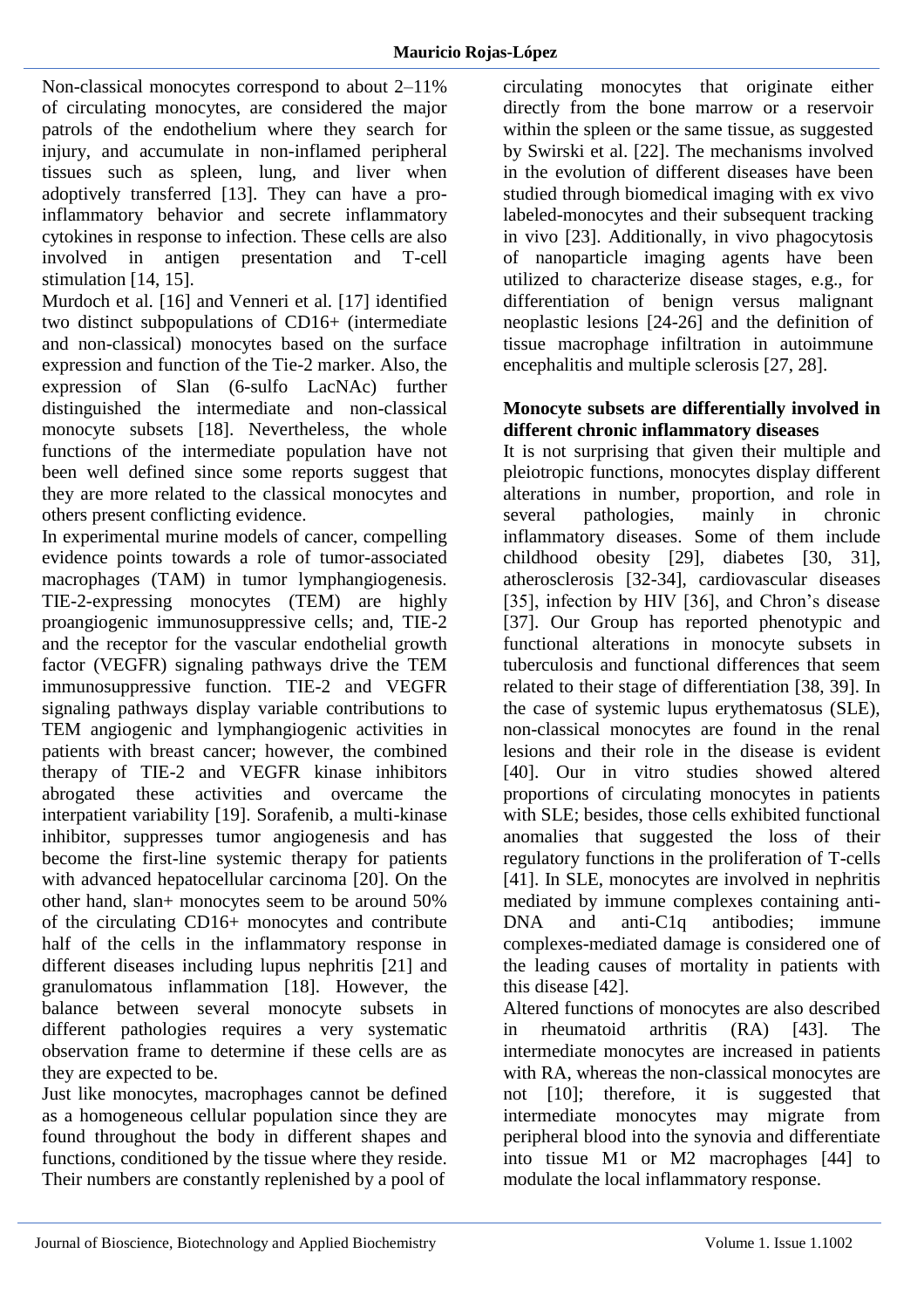Although macrophages favor the host immune response, there is growing evidence that these cells can also be harmful due to either changes in their intrinsic function or the perpetuation of the inflammatory conditions. For instance, macrophages that infiltrate the tumor stroma, or Tumor-Associated Macrophages (TAMs), can operate as regulatory components that decrease the effector activities of the immune system, promote angiogenesis, and provide a supporting stroma for the carcinoma cells. The tumor may exert its effects through soluble factors that amplify macrophage progenitors away from the tumor stroma [45, 46], generate molecular gradients that attract circulating monocytes [47], produce immunoregulatory cytokines, and modulate the<br>function of TAMs in the local tumor function of TAMs in the local tumor microenvironment [48].

Other example is the study performed by Seidler et al., in which they identify alterations of monocyte subpopulations in healthy human volunteers relative to the age. Several changes in the innate immune systems, including neutrophils, monocytes, macrophages, natural killer and natural killer T (NKT) cells and dendritic cells have been reported to contribute to the "immunosenescence" observed at old age [49, 50]. This study demonstrates a substantial shift from 'classical' CD14++CD16- to 'non-classical' CD14+CD16+ monocytes with increasing age in healthy adults A similar observation had been made in the year 1999 in a small study that reported a significant expansion of CD14+CD16+ monocytes in the elderly, although both studies are not directly comparably, because the prior study compared very old (mean age 88 years) with young (mean age 30 years) subjects [51] To note, the significant increase of non-classical monocytes with a reduced surface expression of HLA-DR and CX3CR1 during aging [52] but Classical CD14++CD16 monocyte counts did not vary dependent on age. In addition to this findings, Seidler et al, observed that serum concentrations of MCP-1 (CCL2), but not other chemokines, including fractalkine (CX3CL1), increased with age. These findings also highlight the broad and diverse role of monocytes under normal physiological conditions. When monocytes were differentiated into monocyte-derived macrophages, in response to LPS, accumulated high amounts of TNFα, IL6, IL1β, IL10 and also the chemokines MCP-1, MIP1 $\alpha$  and MIP1 $\beta$ , while MIG was not significantly induced by LPS. Again, cells derived from old volun-teer preserved functional capacity to produce these cytokines/chemokines upon LPS stimulation.

However, from the side of pathology, when it is more critical to understand what monocytes are doing, their possible functional alterations and where they are taking place, studies based on peripheral blood cells show only a part that partially reflects the alteration without realizing what may be happening in localized sites. At the early stages of many diseases, when the type of tissue damage is not evident, it is difficult to make a prognosis, and any selective intervention on macrophages is not feasible. In many cases, biopsies or bronchoalveolar lavages are required to access the compromised organ. These procedures are invasive and cannot be repeated because of the health risks for patients [53]; besides, in some cases, the injured tissue is difficult to access to.

## **Why study phagocytes using nano approaches?**

During the last decade, several nanomaterials have been designed in different forms such as nanotubes, nanorods, and dendrimers. At the same time, the different roles of mononuclear phagocytes (MPs): monocytes, macrophages and dendritic cells (DCs) in diseases and chronic inflammatory processes have become clearer. Additionally, monocyte subsets are thought to differentially participate in the onset, evolution, and outcome of many diseases. Mononuclear phagocytes survey and protect the tissue microenvironment and secrete inflammatory, growth and regulatory factors.

Monocytes and macrophages are widely considered as interesting targets for both diagnosis and treatment of many pathologies. Monocytes are broadly distributed and have specialized functions in different tissues, exhibit positive and negative modulatory effects on the inflammatory responses, and can differentiate into macrophages and DCs. Monocytes can infiltrate solid tumors and promote the angiogenesis, remove dying cells, regulate the endothelial function, contribute to the buildup of the atheromatous plaque, participate as reservoirs for many infectious agents, and be the primary effector cells in the response against that type of microorganisms.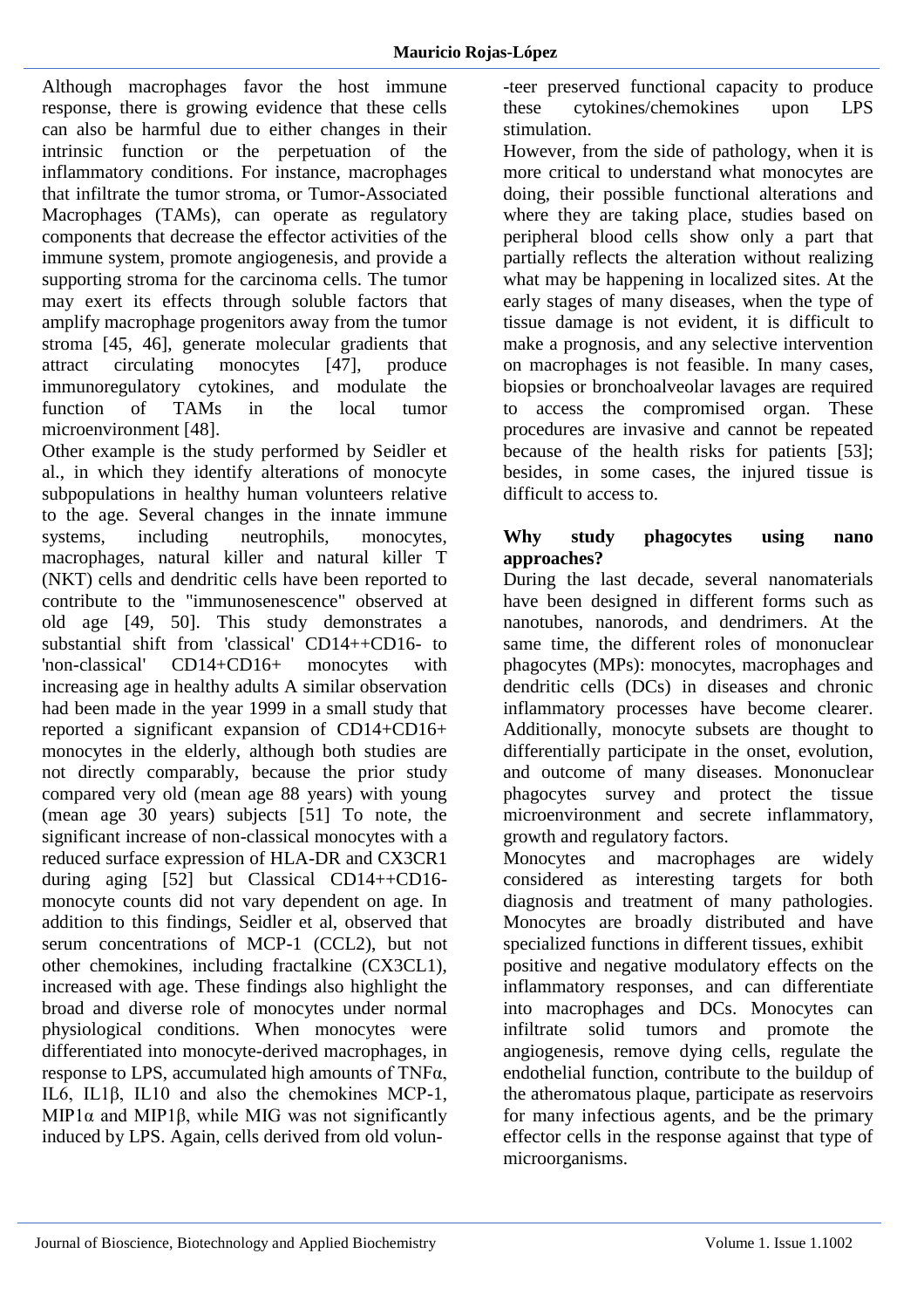The broad tissue distribution, the multiple roles, and the pleiotropic effects of MPs make relevant the question about their altered distribution and function during diseases and tissue remodeling. There is a need for a noninvasive method for assessing disease activity at the cellular level is necessary. To this purpose, nanomedicine offers new possibilities; most of them are under development and could be used to track MPs or even to address "bullet drugs" against them.

#### **Tracking of monocytes through imaging with nano tools**

Positron Emission Tomography (PET), fluorescent nanomaterials, X-ray computed tomography, and Magnetic Resonance Imaging (MRI) are some of the most common approaches used in clinical imaging. However, the detection limits of those techniques to identify a monocyte subset in a tissue involved in an inflammatory process of any origin are not clear.

PET is an imaging technique that detects pairs of gamma rays emitted by a positron-emitting radiopharmaceutical media. The most widely used media is Fluorine-18 (18F), which is intravenously injected in a biologically active molecule (the radioactive tracer) and registered by external detectors that are positioned at different orientations. The isotope distributes within different tissues according to the nanocarrier and emits a positron. In turn, this positron interacts with a free electron and induces a reaction of extinction, resulting in the emission of two photons at almost 180-degree to each other that are detected by crystals often made of bismuth germanate. Electronically coupled opposing detectors identify the pair of  $\gamma$  photons simultaneously by using coincidence detection circuits that measure extinction events within 10-20 ns. Nanoparticle-based PET agents frequently include modified dextrans [54-56], graft-copolymers [57, 58], and other scaffolds [59-61]. These nanomaterials are used to track inflammation based on the fact that tissue macrophages and infiltrating monocytes can phagocytose them. Those phagocytes comprise most of the cells inhabiting the tissues, help to initiate the inflammatory response by the coordinated release of mediators, and have the potential to restrain the inflammation. Additional monocytes can be recruited subsequently from the blood to the tissues where they can differentiate into inflammatory macrophages. All these cells orchestrate the inflammatory process and are likely a pivotal point in defining the resolution of the process versus its progression towards permanent

damage. The interaction of macrophages with fibroblastscan lead to the production of extracellular matrix proteins that induce tissue repairing.

The 11C-labeled R-isomer of the PK11195 (isoquinoline carboxamide) which binds selectively to the Peripheral Benzodiazepine Receptor (PBR), highly abundant in macrophages [62], has been used in animal models to monitor the accumulation and clearance of lung-instilled particles. Some patients with chronic obstructive pulmonary disease or asthma show a higher than normal uptake of 11CR-PK11195 [63], similarly to cigarette smokers with asthma or sclerodermaassociated fibrosing alveolitis [64, 65]. Branley et al. [64] demonstrated the possibility to study the pulmonary inflammation in fibrosing alveolitis due to systemic sclerosis through a noninvasive procedure, by PET. Particularly, phagocytes could be tracked in the lung thanks to the expression of PBR, a marker of macrophage trafficking to the lung parenchyma. The authors found a downward trend in the uptake of 11C- [R]-PK11195 in fibrosing alveolitis due to systemic sclerosis compared to normal lung [64]. Jarrett et al. developed a dual-mode PET/MRI active probe to target vascular inflammation. They incorporated an aliphatic amine polystyrene bead and a superparamagnetic iron oxide nanoparticle targeted to macrophages that were both coupled to positron-emitting 64Cu isotopes [66]; later, they demonstrated [67] that it was possible to detect the presence of macrophages in the atheromatous plaques in a murine model. Macromolecular and nanoparticle contrast agents used to target macrophages were developed and tested in three different mouse and rat models of atherosclerosis to study the vascular plaques. For multimodal detection, the probes were designed to contain gadolinium (T1 MRI) or iron oxide (T2 MRI), and 64Cu (PET). PET imaging was used to identify areas of macrophage accumulation; these areas were further tested by MRI to visualize the macrophage distribution at high resolution. In both, PET and MRI, the probes enhanced contrast at sites of vascular inflammation, but not in the healthy vessel walls. MRI was able to identify discrete sites of inflammation that were blurred together at the low resolution of PET; histological studies confirmed the presence of macrophages in the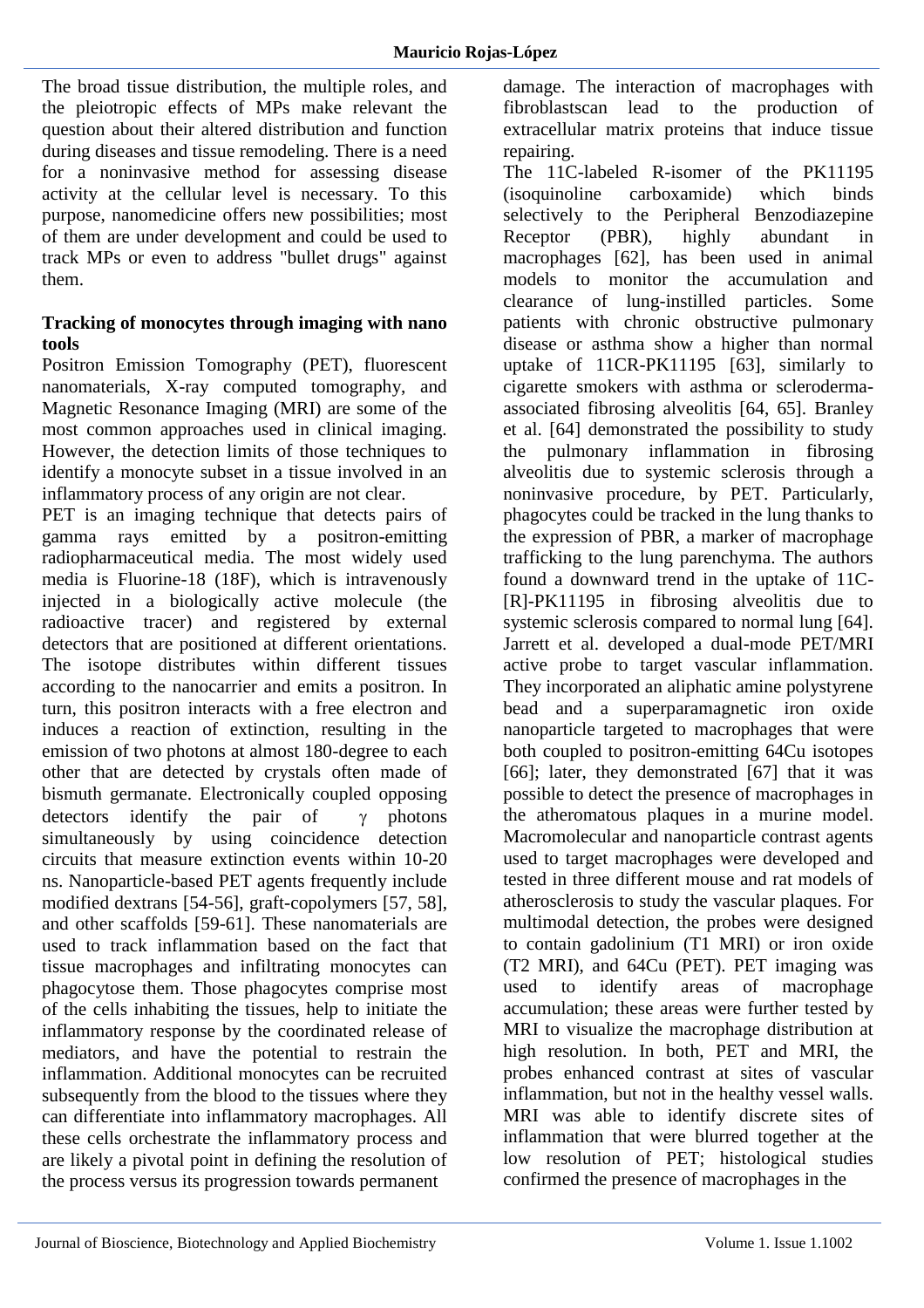lesions. The multimodal imaging approach allowed a high-sensitivity and high-resolution mapping of the biomarker distribution and can become a clinical method to predict the probability of the rupture of the plaque [66, 67].

To validate that the results were not animal modelspecific, nor imaging method-dependent, Perez-Medina et al. also examined rat models of vascular inflammation using the multimodal macromolecular probes (positive MRI contrast). They used the crush injury [68] and the copper-induced inflammatory reactions of rat carotid arteries [69] to ensure that the imaging approaches could label the inflamed plaques irrespective of the model. A high resolution-MR image that was zoomed in on the volume enhanced in the PET image confirmed the overlapping of the PET signal with a broad area within and around the injured tissue in the carotid artery. No PET signal associated with the uninjured contralateral side; similarly, control uninjured animals did not show any accumulation of PET signals in the vessel walls [70]. On the basis of the micro-PET imaging, Willmann et al. reported that VEGFR2-targeted microbubbles were rapidly cleared from the blood circulation (50% blood clearance after approximately 3.5 minutes); besides, the in vivo distribution of intravenously injected N-succinimidyl-4-[18F] fluorobenzoate– labeled microbubbles showed that lung, gut, brain, and muscle were the targeted tissues. Additionally, the uptake of the targeted microbubbles was significantly higher in mouse angiosarcoma cells than in the adjacent skeletal muscle cells. Immunofluorescence staining demonstrated the accumulation of the targeted microbubbles within the hepatic Kupffer cells and the splenic macrophages

[71]. The results of Willmann et al. suggested that dynamic in vivo micro-PET allowed a noninvasive study of the whole body and the tissue distribution of targeted microbubbles in mice. Targeted microbubbles were quickly removed from the blood circulation and rapidly accumulated in the liver and spleen through the phagocytosis by MPs. Contrast-enhanced ultrasonography with microbubbles targeted to molecular markers is increasingly being used in preclinical research and is likely to be translated into the clinical practice soon. The findings of Willmann et al. gave insights about the whole-body distribution of targeted microbubbles in living mice and have direct practical implications for planning and performing of future molecular imaging approaches with targeted microbubbles for contrast enhanced

ultrasonography [71].

Although the methods, previously described, allow to determine the presence of tissue infiltrating phagocytes in a sensitive and specific manner, they do not identify the differential uptake of the agent by any particular type of monocyte subsets.

Hulsmans et al. [72] did not use nanoparticles directly but the PET based-strategy; notwithstanding, they correlated 18F-fluoro-2 deoxyglucose (18F-FDG) uptake in hematopoietic organs with echocardiographic parameters of diastolic function in a retrospective analysis. The increased 18F-FDG positron emission signal reflected higher metabolic rates, which in marrow and spleen indicated accelerated hematopoietic activity [73]. Among patients with normal diastolic function (see Materials and Methods for patient selection criteria), they found a significant correlation of the splenic PET signal with the echocardiographic measures of filling pressures (i.e., E/e′ and the estimated right ventricular systolic pressure) and observed similar trends for the marrow PET signal. These retrospective clinical data were preliminary because of the small sample size, the unspecific mechanisms behind 18F-FDG uptake, and the load dependence of echocardiographic measures acquired at different time points. Nevertheless, the parallels between the histology, flow cytometry, and imaging findings in patients and those in mice are intriguing because they indicate that the diastolic dysfunction is related with increased myelopoiesis and systemic myeloid cell oversupply.

Hulsmans et al. [72] reported that cardiac macrophages expanded and had an etiological role in diastolic dysfunction. Higher myocardial macrophage densities arose from monocyte recruitment and activation of hematopoiesis in the bone marrow and spleen. In mice with a macrophage-specific deletion of IL-10, a cytokine that increases during diastolic dysfunction, the rapid cardiac filling during diastole improves. IL-10 contributes to a shift of the macrophage phenotype towards a profibrotic one, which activates fibroblasts. Fibroblasts become more numerous and deposit collagen, leading to impaired myocardial relaxation. These data define macrophage-derived IL-10 as an autocrine profibrotic agent that promotes diast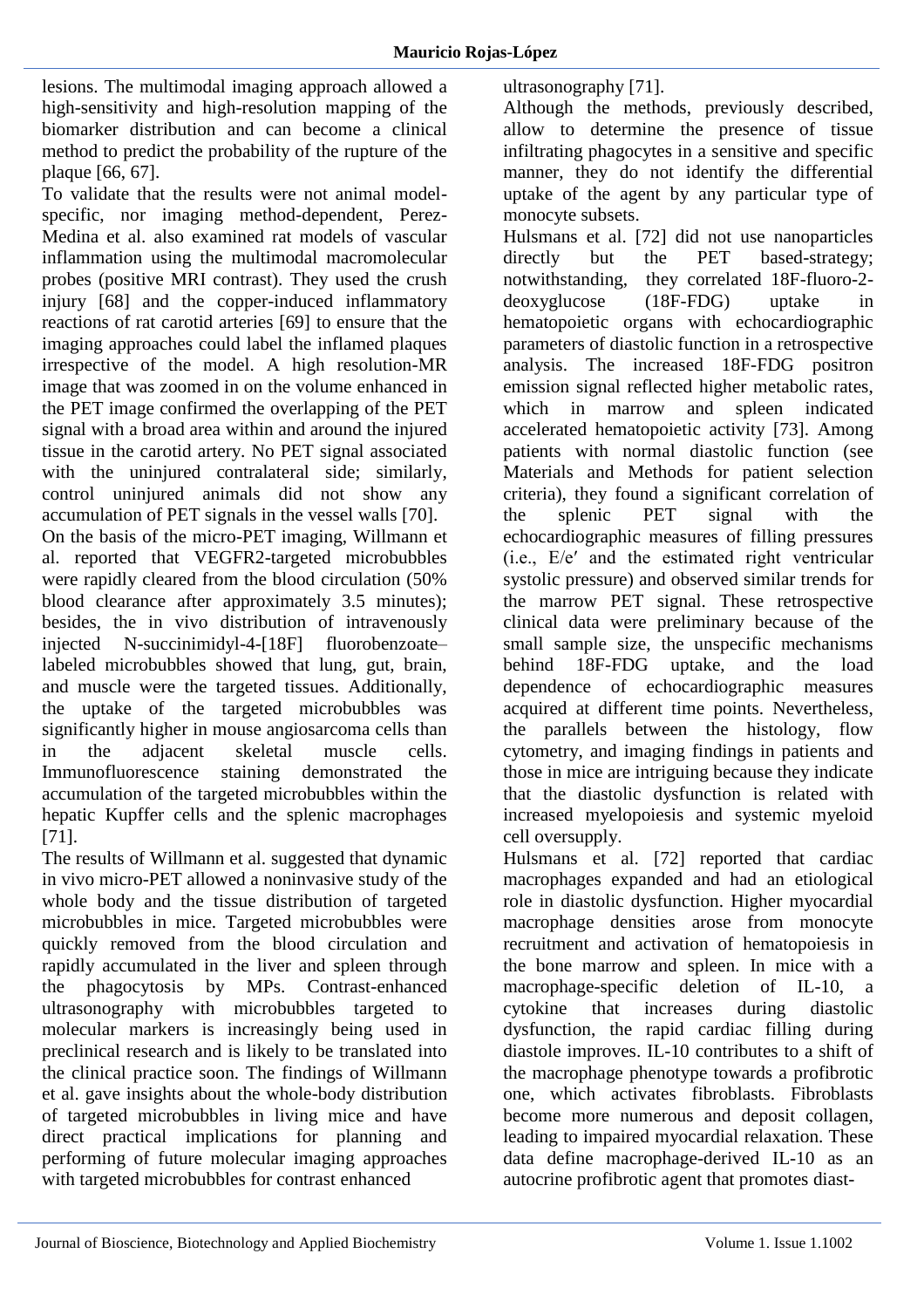-olic dysfunction. Therefore, they studied myeloid cells in two conditions that cause diastolic dysfunction in mice and compared some key findings with those in patients with heart failure with preserved ejected fraction (HFpEF). Although the clinical observations were preliminary and should be interpreted with caution, the data showed interesting similarities and some differences between the murine cohorts and humans. Cardiac macrophages expanded in both aged and SAU NA-exposed mice, and in myocardial biopsies from HFpEF patients. In both murine conditions and in patients with HFpEF, circulating monocytes, the progenitors of macrophages recruited to the injured heart were present at higher numbers. In the three scenarios, the activity in the hematopoietic organs increased [72].

Fluorescent nanoparticles that have the affinity for the MPs are used for microscopy, flow cytometry, and intravital imaging techniques such as endoscopy or optical tomography [74-76]. Indeed, fluorescent nanoparticles have yielded most of the current insights into the way macrophages and other cells process nanomaterials. A few of these preparations of nanoparticles have been well characterized and are commercially available, but the number of experimental agents abounds. One idea to keep in mind is that fluorescent nanomaterials for cell tracking usually require coat modifications of the nanoparticles that can alter their nature, and in turn, could change their interaction with MPs.

The other imaging strategy is the computed tomography (CT). This approach uses digital geometry processing for generating a 3D image of the internals of an object from an extensive series of twodimensional X-ray images taken around a single axis of rotation. The approach directs X-rays to an object from multiple orientations and measures the decrease in intensity along a series of linear paths.

This decrease is characterized by Beer's Law, which describes intensity reduction as a function of the Xray energy, the path length, and the material linear attenuation coefficient.

Specialized algorithms are used to reconstruct the distribution of the X-ray attenuation based on the body used to make the image. The resolution of the CT is typically in the submillimeter and micrometer ranges for clinical and preclinical systems respectively. In contrast to the other imaging techniques, the X-rays require relatively elevated concentrations of absorbent nanomaterials to delineate macrophages.

As a result, only a few nanoagents can be used for cell tracking at this level of resolution using CT. One of the contrast materials most widely used is ethyl-3,5-bis(acetylamino)-2,4,6-triiodobenzoate (N1177), an emulsified suspension that is composed of crystalline iodinated particles dispersed with a surfactant; N11777 particles are selectively phagocytosed by macrophages [77- 79]. Two biocompatible surfactants, a polyoxyethylene–polyoxypropylene block copolymer (poloxamer 338) and polyethylene glycol (PEG) are used to stabilize the particles and prevent their aggregation. Some other agents have been explored, but their use has been minimal. High atomic number materials that absorb X-rays more effectively are theoretically advantageous, but most of them are often toxic, limiting the derivation of new emulsifications for in vivo procedures. Another material used to track macrophages is PEGylated gold nanoparticles [80-83]. Dendrimer-entrapped gold nanoparticles (Au-DENPs) with polyethylene glycol (PEG) and fluorescein isothiocyanate (FI) coatings were synthesized, characterized, and studied in murine macrophages. The CCK-8 cell viability assay showed that PEGylated Au-DENPs were non-cytotoxic up to 300 μM Au. The morphology and localization of  $[(Au0)300 -$ G5.NHAc-FI-mPEG] DENPs were examined through silver staining, fluorescence microscopy, and Transmission Electron Microscopy (TEM). The authors found that macrophage recruitment to atherosclerotic lesions could be visualized in a noninvasive and dynamical way in live animals using micro-computed tomography or "micro-CT" 3D X-ray imaging [81].

Most of the strategies proposed to get the maximal resolution are based on the nuclear magnetic resonance (NMR) imaging that might allow distinguishing the tissue structures partly. This procedure is based on the signal obtained from the hydrogen nuclei contained in hydrogenrich compounds present in the cells, including water and lipids. Hydrogen possesses a property known as "spin," which depends on the number of protons. The "spin" induces a magnetic moment, generating a local magnetic field; the time to return to the initial position is designed as a relaxation time (Tl, T2, and T2\*). MR contrast agents selectively alter the hydrogen relaxation times of tissues containing them.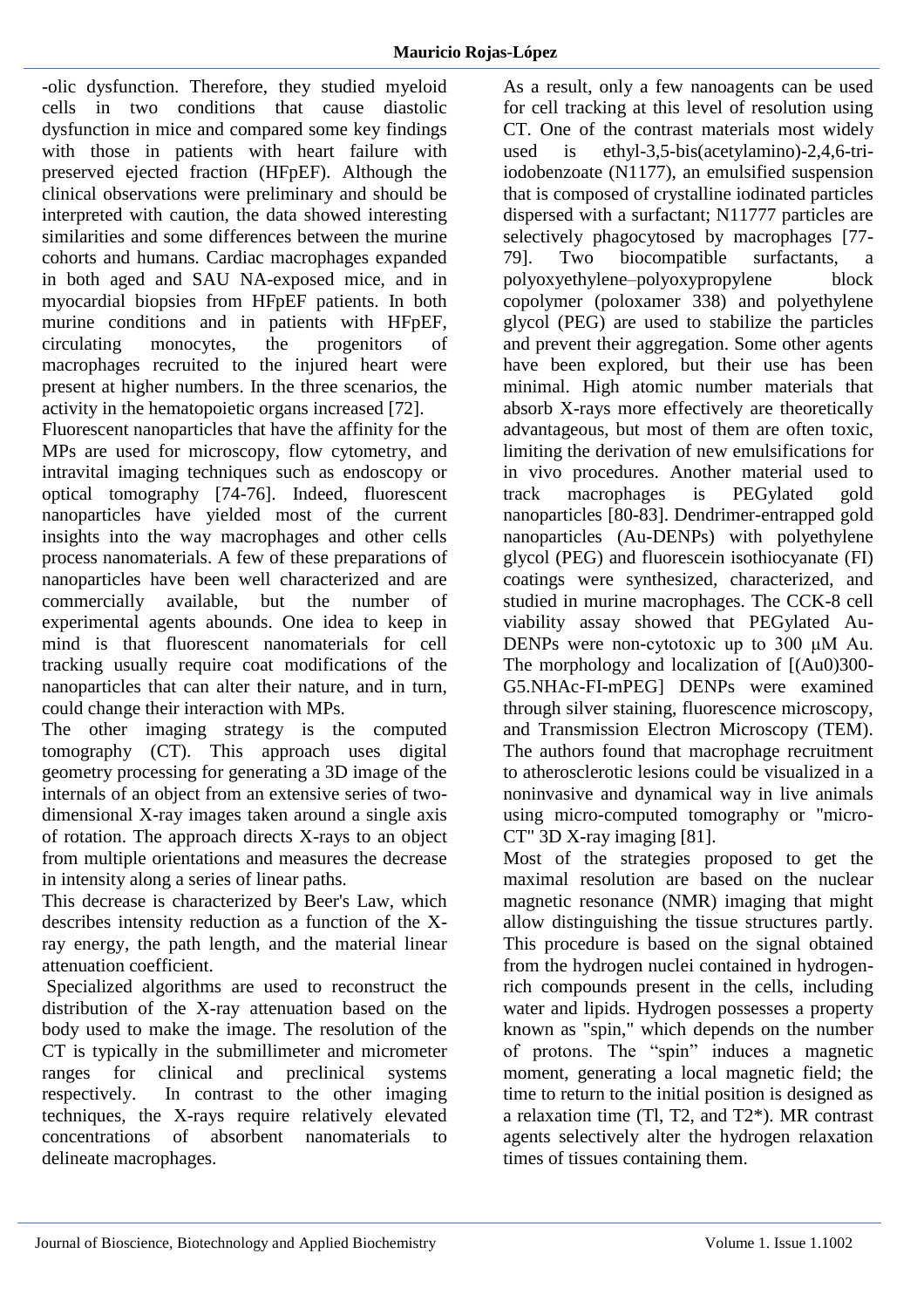Considering that phagocytic cells must be responsible for the uptake of this material, it is necessary to define many aspects that are inherent to the image resolution: the uptake will depend on the function, number, stage, and type of activation of the phagocytes, but mainly it will depend on the monocyte subset.

In 2017, Park et al. [84] published a very detailed review about the physical background, sensitivity, and specificity of several clinically relevant imaging modalities, and provide an overview of the materials currently used for in vivo nanodiagnostics. However, the specific point regarding macrophages and subpopulations of monocytes requires a specific development for this type of cells.

Some considerations to keep in mind are the physical properties of the particle as size and charge because micrometer-sized particles are filtered in the capillary vessels. Besides, it is necessary to consider the particles hydrodynamic form during the transport through the small capillaries [85, 86]; colloidal carriers larger than 100 nm, such as liposomes and polymeric nanospheres are endocytosed by Kupffer cells in the liver. These carriers have applications in vascular drug delivery and release, and in the sitespecific targeting (passive and active); liposomes can also activate the complement system (reviewed in [86]), whereas the splenic fenestrations filter out particles larger than 200 nm [86, 87]. The effect of surface charge in the circulation time was evaluated using magnetite-dextran particles coated with polyoxyethylene-polyoxypropylene copolymers (Synperonic: MDP particles neutral and larger in size (65.9-76.4 nm) because charged particles (mainly the positive ones) tend to be cleared by the mononuclear phagocyte system more quickly and have a higher non-specific cell internalization rate than neutral particles [88]. Some experiments showed that the more the size of the particle, the more the uptake by the liver; 20 min post-injection of nanoparticles (2 mg Fe/kg), the liver uptake was higher when the mean diameter increased: 22% for the smallest and 42% for the largest beads. For instance, particles formed or coated with functional groups like primary amine are readily phagocytosed compared with particles covered with carboxyl, sulfate, and hydroxyl groups [89]. Particles with a surface charge less than 15 mV showed decreased phagocytic uptake, longer circulation time, and higher accumulation in a murine tumor model [90]. However, the surface charge of a nanoparticle can change quickly upon contact with plasma proteins that induces its adsorption and ops-oonization [91, 92] by forming a protein envelope that favors the phagocytosis and clearance of the particles [93-95].

A common strategy for enhancing the circulation of particles is to coat them with hydrophilic and neutral polymers, such as PEG, polyethylene oxide (PEO) or polyoxyethylene (POE), according to their molecular weights [96]. PEG is a polyether compound that confers to nanoparticles resistance to protein adsorption and opsonization [97]; thus, PEG allows nanoparticles to escape from the phagocytosis by MPs and extends their circulating half-life from minutes to hours. Higher-molecular-weight PEG and a greater coating density improve the circulating half-life [96-99] of nanoparticles. For example, >100 nm dextran-coated magnetic nanoparticles functionalized by crosslinking with PEG of 5 and 20 kDa have half-lives of 7.29 and 11.75 hours, respectively [100].

# **Iron nanoparticles**

Except for iron oxide particles, nanomaterials have seldom been used in clinical diagnostics. Park et al. [84] considered that this is primarily due to the difficulties in attaining acceptable pharmacokinetic properties and suitable quality control, as well as to issues of toxicity, biodegradation, and clearance of the developed nanomaterials.

Representative examples of clinical, commercial and a wide range of experimental uses are listed by the National Institutes of Health Molecular Imaging and Contrast Agent Database (http://www.ncbi.nlm.nih.gov/books/NBK5330/). The idea to track or to "bullet drugs" to tissue infiltrating monocytes is not a novelty. However, tracking specific cells will require more defined details and knowledge of the cells and the nature of the bullet. Target-oriented and magnetically guided albumin nanoparticles were reviewed for their in vitro and in vivo characteristics elsewhere [101]. Magnetic particles with a low dose of doxorubicin entrapped in a carrier were characterized in a rat tail model. It is important to note that the targeting of particulate drug carriers to disease-affected tissues is considered an effective method to obtain a high local concentration of the drug as well as to reduce many unwanted side effects caused by the systemic circulation of the medicament [102].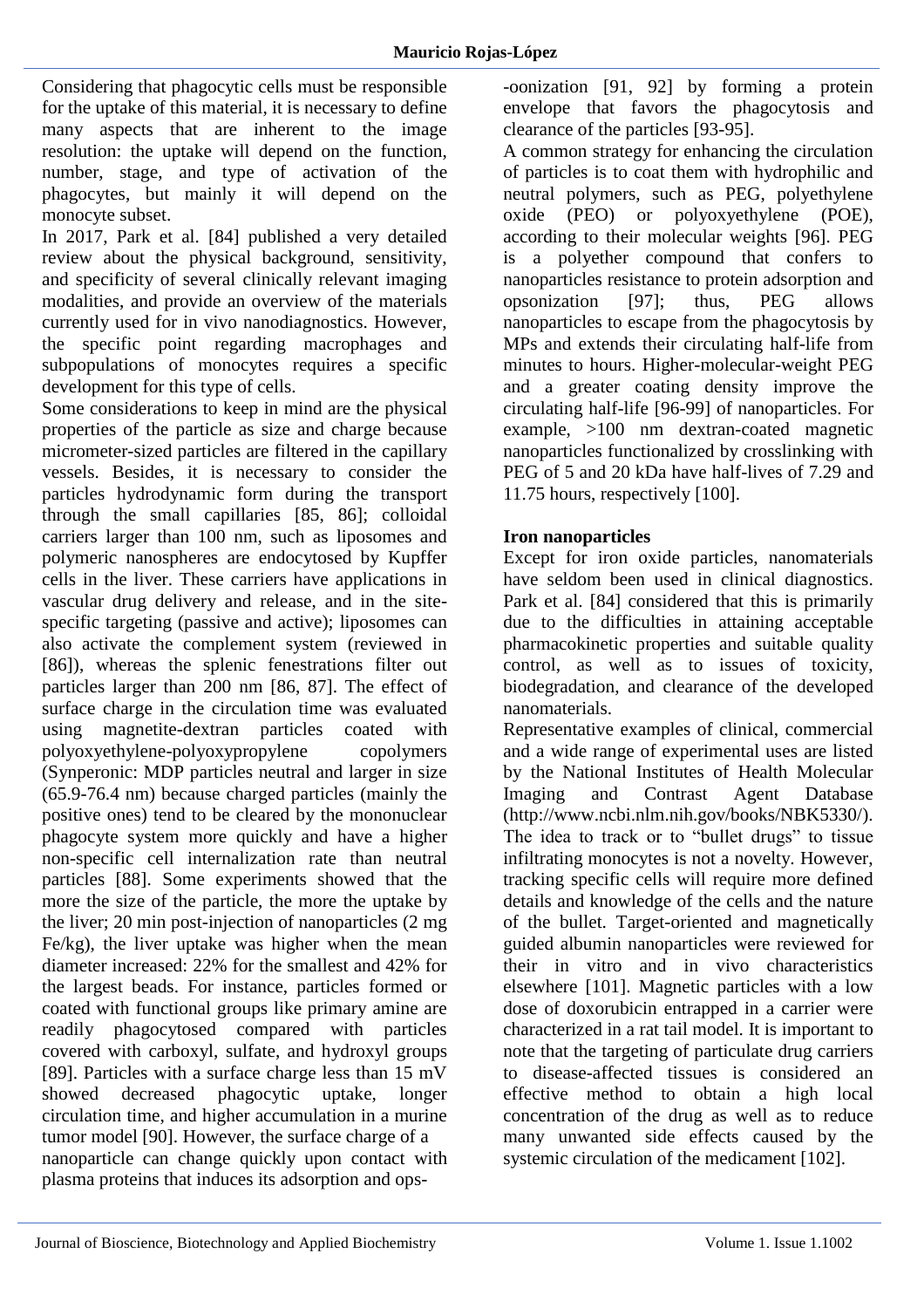The functionalization of magnetic albumin microspheres by incorporation of Protein A to bind the IgGFc region without chemical coupling agents has also been tested [103]; however, this strategy generate nonspecific binding and does not discard many unknown side effects of the active Protein A. The earliest reports of polycyanoacrylate and polymethylmethacrylate nanoparticles as drug targeting devices were promising [104-107]. Nanoparticles are similar to other colloidal systems that are mainly captured by MPs. However, due to their colloidal nature, they can escape the blood circulatory system via endothelial pinocytosis and<br>endothelial fenestrations and can reach the endothelial fenestrations and can reach the hepatocytes [108]. Therefore, the solid core must be suitable to avoid some unwanted side effects; biocompatible superparamagnetic iron oxide (SPIO) nanoparticles with proper surface envelopes are critical for both cellular imaging and drug delivery applications.

Conventionally, SPIOs usually refers to superparamagnetic iron oxide nanoparticles with a hydrodynamic size around 100 nm that are taken by the reticuloendothelial system (RES), while USPIO (ultra-small SPIO) refers to particles that initially tend to escape the RES and are trapped in "deep" macrophages. Superparamagnetic iron-oxide based nanoparticles are the most extensively studied materials and are used for either nonspecific labeling or functionalization with high-affinity ligands for targeting cell surface receptors [109]. Biocompatible magnetic nanoparticles are often classified by composition, size, coating, crystallinity, and manufacturing process. Preparations (100 nm sized) are lumped as ultrasmall SPIO (USIPO) and single crystal nanoparticles as monocrystalline iron-oxide nanoparticles (MION). Iron-only nanoparticles contain both Fe2+ and Fe3+ ions in variable stoichiometric ratios [110]. The core is coated with different materials for keeping the particles in a homogeneous suspension.

The specific detection of peripheral blood-derived monocytes in human tissues requires tools of exceptional selectivity and sensitivity. The routine blood cell count allows to quantify circulating monocytes but does not inform about either the type of subset [111, 112], stage of activation, or functional alteration. Additionally, the other routine available diagnostic tools for studying the specific changes of monocyte subsets in the tissue lesion are invasive

approaches, precluding this way, the possibility of repeated analysis to follow up the evolution of the cellular infiltrate. Wildgruber et al. profiled the phenotypic and functional characteristics of human monocyte subsets and focused on two differential features: the shared expression of the Macrophage Colony-Stimulating Factor Receptor (MCSF-R) and the variable capacity of monocyte subsets for phagocytosis [109]. They customengineered magnetic nanoparticles and through a magnetic resonance chip technology [113] simultaneously evaluate the monocytes and monocyte-subset changes in patients with atherosclerosis. In this pathology, it is essential to monitor the macrophage functions, since those cells represent the most relevant leukocytic component of atherosclerotic plaques and contribute to lesion ruptures that result in stroke and myocardial infarction [114].

Bierry et al. [115] used MRI with SPIO gadolinium to identify the macrophages present in injured tissues of patients with infectious vertebral osteomyelitis and degenerative diskrelated inflammatory endplates. Their preliminary results about the in vivo finding of differential distribution of macrophages in these two disorders allowed them to hypothesize a possibly more accurate characterization of the vertebral endplate alterations than the classical extracellular changes detected by MR [115].

Macrophage imaging based on MR sequences has been enhanced by using USPIO particles. These particles usually have a mean diameter of 18–30 nm and are particularly suited for MRI of the macrophage activity. Macrophage labeling with USPIO particles has been used in inflammatory diseases as atherosclerosis, autoimmune encephalomyelitis, nephrotoxic nephritis, transplanted graft rejections, and bacterial soft-tissue infections. These particles were also used by its ability to reveal infection or joint inflammation in a model of unilateral arthritis induced by the injection of methylated bovine serum albumin into the knees of rabbits that had been previously primed with the same antigen. The MR imaging at 1.5 T and 24 hours after the contrast agent administration could evidence the USPIO uptake by phagocytic-active macrophages in the synovium of all the arthritic knees [116]. For clinical purposes, the ability to visualize the macrophage activity in the arthritic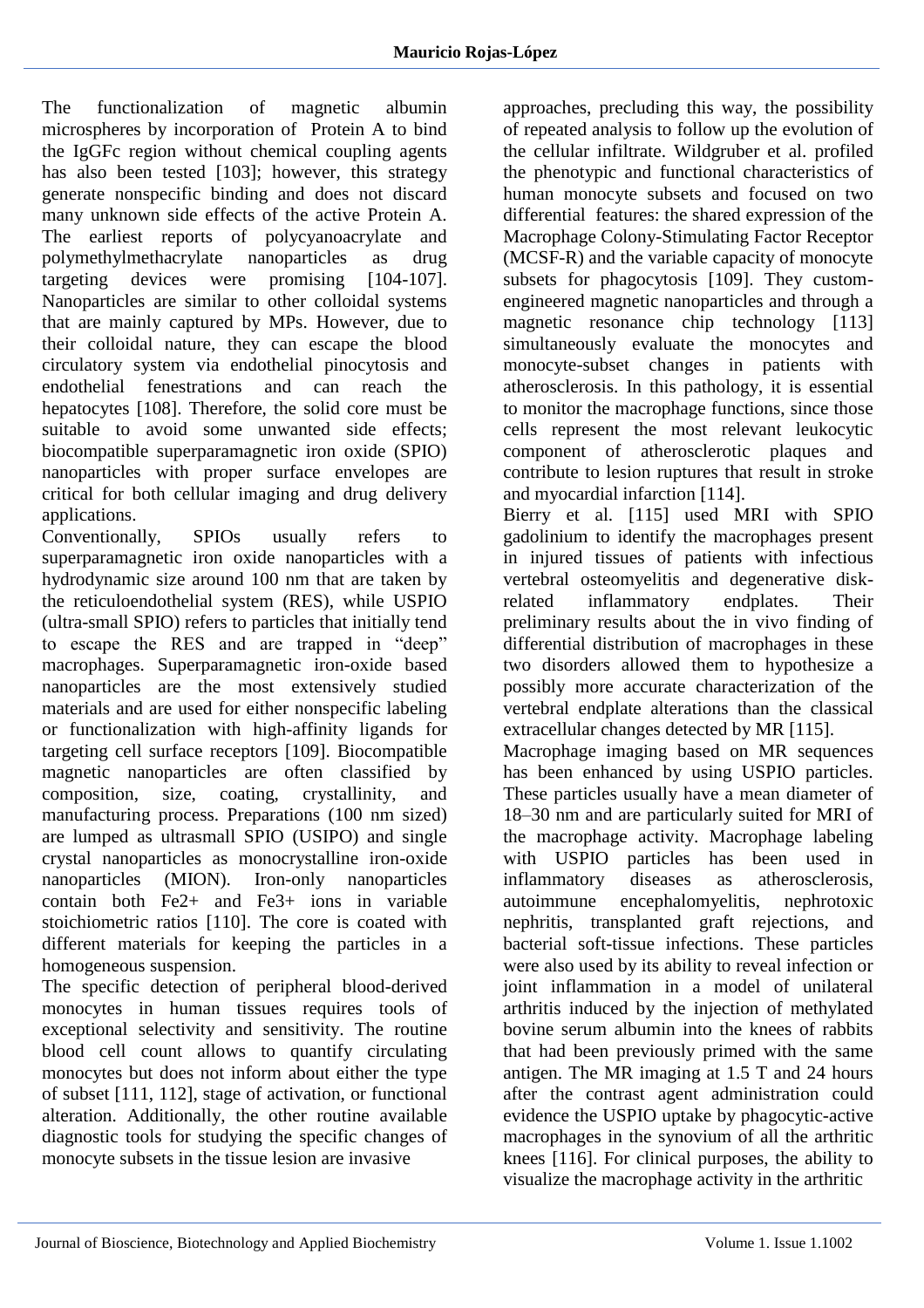joints by MRI appears desirable in many respects. It could enable the assessment of the early stages of the disease before conventional radiography or other imaging approaches can detect structural changes. Moreover, a technique that can detect in vivo the phagocytic-active macrophages by the iron oxide– associated signal effects could be a useful tool for the surveillance of the response to therapeutical drugs that modulate the activity of macrophages in rheumatoid arthritis.

The USPIO agent (P904) (Guerbet, Aulnay-Sous-Bois, France) was tested by Lopez-Castro et al. who used Electron Microscopy and found that these particles are degraded after being ingested by the macrophages; that is iron from the SPIO core is progressively incorporated into the iron-storing protein, ferritin, which is considered a nontoxic form of iron [117]. Nevertheless, Levy et al. reported that the superparamagnetic properties of the NPs had been modified after cell internalization, due to the magnetic interactions between NPs sequestered within intracellular organelles. The modifications in the magnetic behavior of the NPs were observed in vivo in a murine model after NP uptake by spleen and liver-resident macrophages and inflammatory macrophages in the adipose tissue, as well as in vitro in experiments with monocyte-derived macrophages. The NPs formed clusters, and their magnetic properties became dependent on the targeted organ, the dose administrated, and the time elapsed since their injection [118].

The possibility to characterize monocyte subsets using nanosensors was evaluated by Wildgruber et al. in 2009. Their first observation indicated that targeted fluorescent iron-oxide nanoparticles allowed the optical discrimination of monocyte subsets [109]. Then they engineered a putative monocyte-targeted nanoparticle by covalent attaching of anti-MCSFR antibodies to the Cross-Linked Iron Oxide (CLIO), composed by dextran-coated superparamagnetic nanoparticles [119].

The incubation of mononuclear cells for 10 min at room temperature with increasing doses of fluorescent-tagged CLIO-MCSFR led to similar labeling of both CD16++ and CD16+ monocyte subsets across all concentrations without detectable labeling of other cells or toxicity at doses up to 1000 mg Fe/ml as detected by Trypan blue and Annexin V stainings, in agreement with the literature [120]. Besides the fluorescence labeling, the monocyte subset was resolved with a diagnostic magnetic resonance (DMR)-chip and modeled mathematically

for enumeration studies. When the phagocytic capacity was probed with CLIO, the  $\Delta T2$  were higher in CD16+ monocytes compared to slight signals in cells other than monocytes [109]. Then, the authors evaluated further the clinical relevance of the CLIO labeling, through the analysis of the profile of monocyte subsets in complex physiological cell mixtures; they observed that the T2 changes of CLIOs allowed correct discrimination of the monocyte subsets [109]. The recognition of the monocytes involved in inflammatory processes promises to improve their detection in different pathologies; notably, the studies performed by Wildgruber et al. have proposed the use of CLIO for detection and treatment of patients at risk of atherothrombotic events. Their studies focused on the analysis of fluctuations of the monocyte subsets that can occur in patients with atherosclerosis. Notwithstanding, monocytes are cells of wide tissue distribution that participate in many different diseases and pathological processes, not only in the inflammatory stages but also in their resolution.

During the following two years Settles et al. [121] published evidence about the detection of monocytes by MRI. They labeled human phagocytes ex vivo, then reinjected them, and finally followed them in vivo by MRI. The reinjection of ex vivo labeled monocytes could direct the contrast agents more specifically to the injured tissue. This feature could solve the current problems of the limited sensitivity of MRI and increased the contrast-to-noise ratio due to a limited background signal. The authors exploited further these properties and showed that CD14++CD16- monocytes showed a higher uptake of both experimental and clinically approved iron oxide contrast agents and that this increased uptake led to shorter T1 and T2 relaxation times at 1.5T. The iron uptake of the two clinically approved iron-oxide nanoparticles, quantified by Zeeman spectrometry, was comparable to the values reported by Metz et al. [120]. The cellular uptake of MION-48 by both CD14++CD16- and CD14++CD16++ monocyte subsets was higher than the values previously reported for MION-46 by cultured peritoneal macrophages [122, 123]. This difference was attributed to the variable differentiation stage of the phagocytes as well as to different characteristics of MION-46 versus MION-48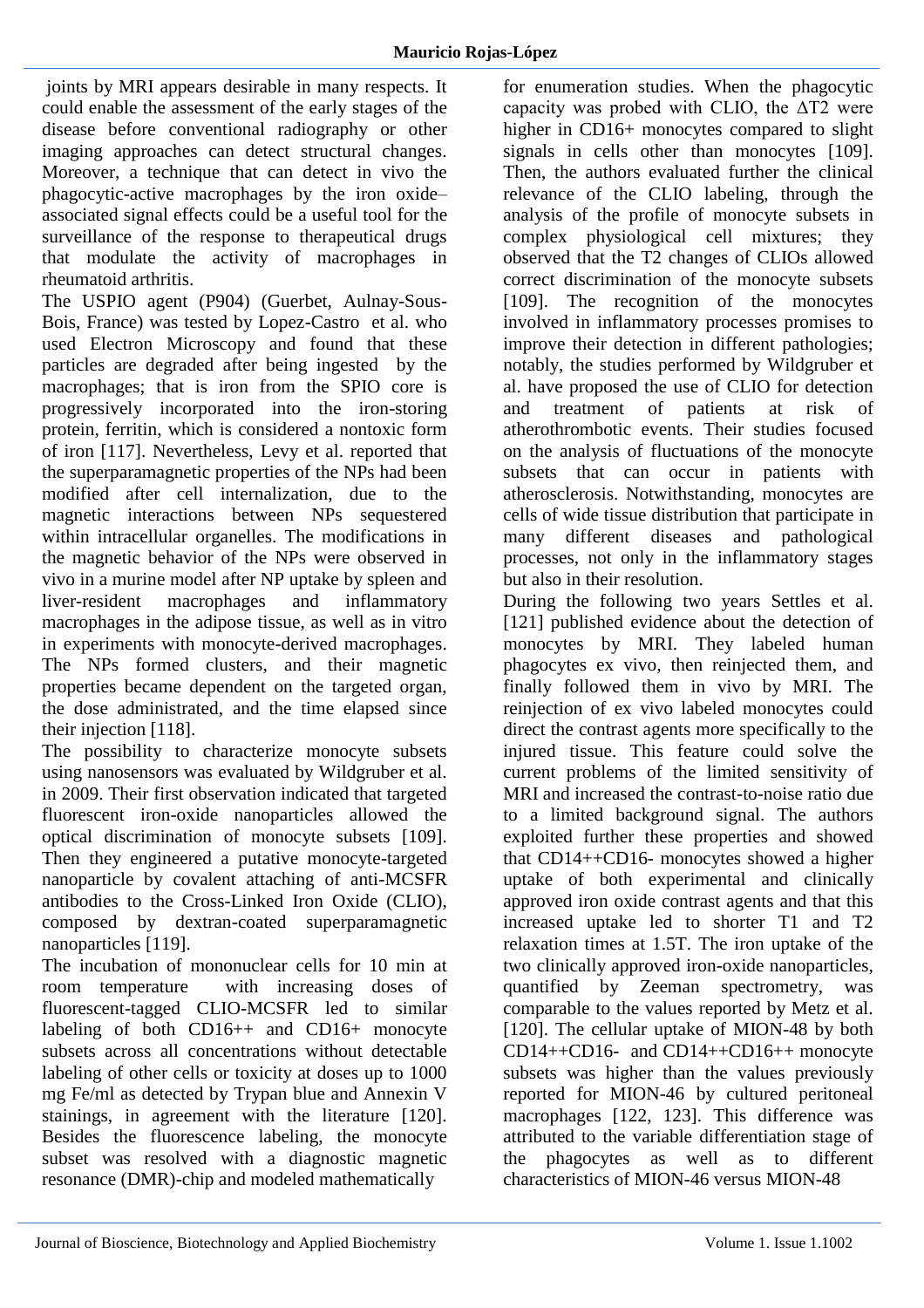particles. Overall, the differences between different agents were attributed to the particle size, surface coating, surface charge, and opsonization [120, 124]. Additionally, the intracellular compartmentalization of the particles influences their relaxivity. Therefore no linear relationship can be assumed between the number of particles ingested and the relaxivity [110]. When magneto-fluorescent nanoparticles were used, the internalized iron-oxide particle (CLIO-680) colocalized with clathrin-coated vesicles. Besides, the number of intracellular nanoparticles, measured by atomic absorption spectrometry, was not directly translated into the observed relaxation times. As all of the four (Superparamagnetic iron oxide (large) or SPIO, standard SPIO (SSPIO) agents, ultrasmall SPIO (USPIO) agents and monocrystalline iron oxide nanoparticle (MION) agents) particles tested were similarly dextran coated, and the variations the in the results were mainly attributed to the particle size, opsonization, and cellular compartmentalization. Several studies have demonstrated that the endocytosis of nanoparticles is highly dependent on the particle size [125].

The results obtained by Settles et al. cannot be necessarily extrapolated to particles with other types of surface coatings. The different properties, e.g. of polyvinyl alcohol or dopamine-polyethylene-glycol coating are known to alter the interaction between the cell and the particle and the subsequent internalization of the particle [125]. However, for all particles investigated, CD14++CD16- monocytes showed higher intracellular iron concentrations compared to CD14+CD16++ ones. Also, T1 and T2 relaxation times were lower for all agents tested in CD14++CD16- monocytes compared to their CD14+CD16++ counterparts [121].

However, it is important to note that a shift of monocytes towards APCs induced by the labeling procedure itself can change the physiological course monocytes take on their route to tissue repair and homeostasis and prime the labeled cells towards a defined commitment. The increased expression of the mannose receptor CD206, which is an essential mediator of macrophage cell migration, identifies the selective differentiation of CD14+CD16++ monocytes towards the macrophage lineage just only two hours after the in-vitro labeling procedure, while CD206 does not change in CD14++CD16 monocytes. The upregulation of the TNF $-\alpha$  receptor CD120a in CD14++CD16- monocytes during the labeling makes this monocyte subset more susceptible to the inflammatory stimuli by TNF $-\alpha$ .

Although these phenotypic markers are only a few, the current results have demonstrated that even the short ex vivo labeling procedure alters the phenotype of naïve monocytes in culture and, that the up- or downregulation of cell markers differs between the two main subsets of monocytes [121].

## **Conclusions and Perspectives**

In spite that the regulatory entities have approved different contrast agents, the uptake and usage of nanoparticles in the clinical practice are conditioned by the specific biosafety requirements that limit their use. It is important to consider that although nanomaterials can be phagocytosed or internalized by different cells, the features that allow the interaction between the phagocytes and the materials can be different depending on the inherent cell abilities for such interaction and its role in the inflammatory context.

The understanding of the inflammatory processes that involve specific monocyte subsets with different functions will require a consensus for a satisfactory identification of the cell subpopulations and their roles in the immune pathogenesis of some diseases. So, it is necessary that researches in the area also delve into the meaning, characterization, and function of the type of cellular infiltrates recently discovered.

Although the SPIO-enhanced MR imaging improves the test, the use of this type of materials will require specific training. Alternatively, in the future, this obstacle could be overcome by teleradiology strategies, that is, by referring data to a central reading staff of radiologists with expertise in interpreting this type of images.

The T2\*relaxation and delta T2\* often quantify the SPIO enhancement (difference of T2\* relaxation before and after SPIO enhancement); the delta T2\* is assumed to correlate with the amount of SPIO. Since the findings of Settles [121] indicated that the amount of the material is critical to distinguish at least between classical and non-classical phagocytes, this measurement is strongly influenced by, among others, the static magnetic field B0 in-homogeneities; therefore, the MR technology needs to improve the T2\* quantification. Another possibility will be to exploit the T1 relaxation enhancement of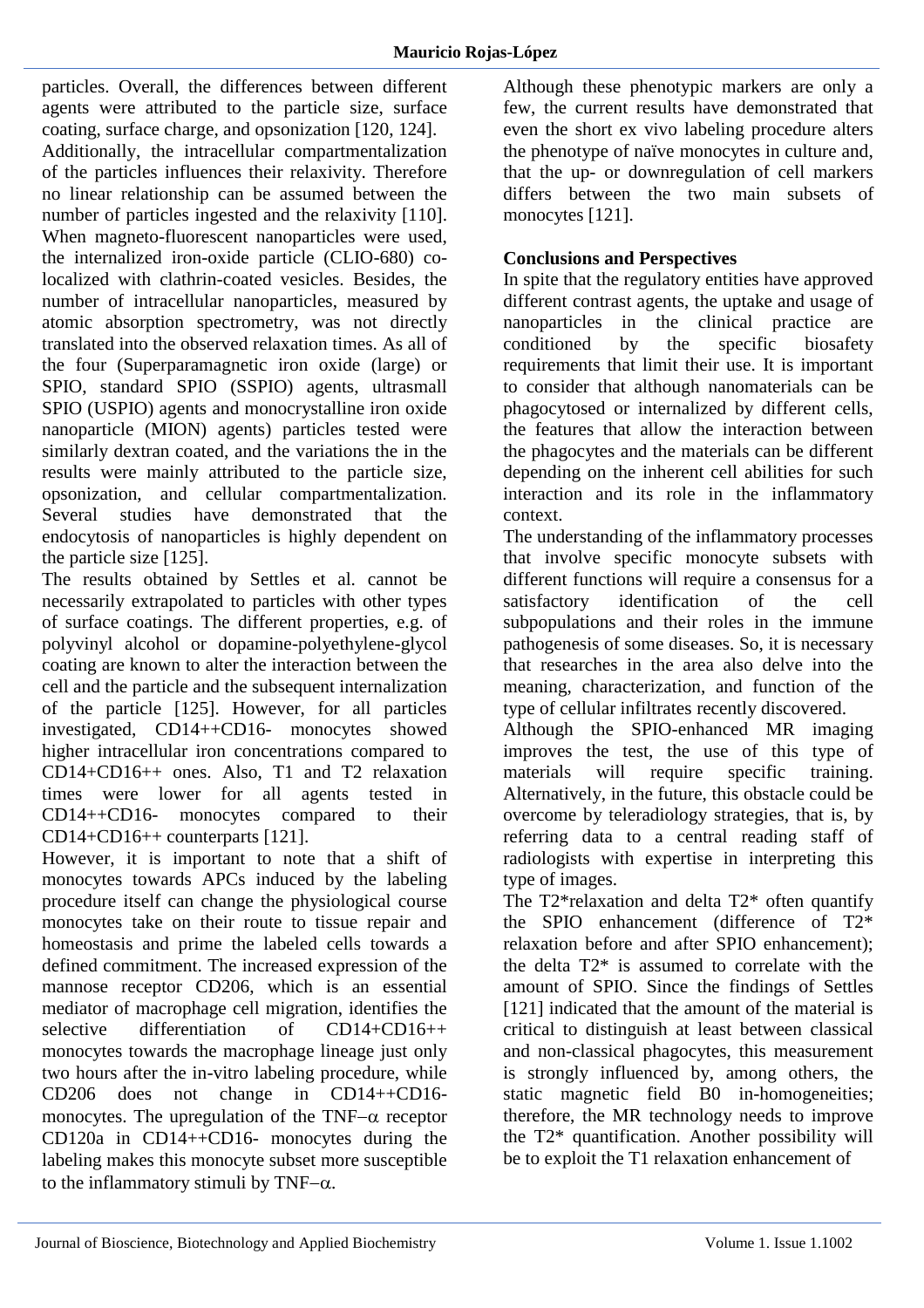SPIO by the T1 weighted MR sequences or the broader spread of even higher magnetic strength such as 7 Tesla; this last one will reduce the required dosage of SPIO agents for a more precise discrimination of the cells, as well as the accurate quantification of the local iron concentration. The relationship between the deltaT2\* and the iron concentration is more likely to be linear when the iron concentration is low. The intracellular iron concentration seems promising for distinguishing at least the two mayor monocyte subsets and studying their distribution. In this way, it will probably be feasible to discriminate the monocyte subsets with higher selectivity.

An additional problem that can be considered is that the classification of monocytes no longer corresponds exactly to that defined by Loems Ziegler-Heitbrock [12, 18]. The emergence of the slan+ population with proper inflammatory characteristics, in contrast to the rest of the CD16+ monocytes, also requires the development of nanotools to identify this subpopulation exclusively. In this sense, the expression of Tie-2, which does not precisely match the differential surface expression of CD16, will require a greater understanding of the biology of the slan+ cells to identify them as well as to develop tools for make them a target of the nanoparticles.

A final issue to consider is the functionalization of the nanomaterials. The fundamental problems described above need to be improved. Although several materials do not seem to compromise the viability and function of phagocytes, the most specific among them are the agonist of receptors related to the cell activation or with the antigen recognition and processing pathways. The presence of iron particles can also contribute to oxidative events in a way that has not been unveiled up to now. Coatings that reduce loads with the PEG, require additional molecules for their vectorization, and in consequence, for a cell interaction that can increase the specificity without reducing the agonist effects.

# **Acknowledgments**

This study is part of the project entitled "Functionalization of magnetic iron oxide nanoparticles as a potential tool for tracking of tissue damage." The electromagnetic separation services were financed by the Comité para el Desarrollo de la Investigación (Committee for Development of Research/CODI by its acronym in Spanish), call 2013-2, through the Research Center of the Facultad de Ciencias Exactas y Naturales and the Programa de

Sostenibilidad (Sustainability Program) call 2012-2014 for the Cell Immunology and Immunogenetics Group at Universidad de Antioquia. We also thank Dr. Marta Mesa for their English Language Wording review, editing and correction.

## **Conflicts of Interest**: None.

#### **References**

- 1. [M. Guilliams, et al. Dendritic cells,](https://www.nature.com/articles/nri3712)  [monocytes and macrophages: a unified](https://www.nature.com/articles/nri3712)  [nomenclature based on ontogeny. Nat Rev](https://www.nature.com/articles/nri3712)  [Immunol. 2014; 14:571-578.](https://www.nature.com/articles/nri3712)
- 2. [L. Ziegler-Heitbrock, et al. Nomenclature of](https://www.ncbi.nlm.nih.gov/pubmed/20628149)  [monocytes and dendritic cells in blood. Blood.](https://www.ncbi.nlm.nih.gov/pubmed/20628149)  [2010; 116: e74-80.](https://www.ncbi.nlm.nih.gov/pubmed/20628149)
- 3. [AA. Patel, et al. The fate and lifespan of](http://jem.rupress.org/content/214/7/1913)  [human monocyte subsets in steady state and](http://jem.rupress.org/content/214/7/1913)  [systemic inflammation. J Exp Med. 2017;](http://jem.rupress.org/content/214/7/1913)  [214:1913-1923.](http://jem.rupress.org/content/214/7/1913)
- 4. [K. McCusker, J. Hoidal. Characterization of](https://www.ncbi.nlm.nih.gov/pubmed/2548833)  [scavenger receptor activity in resident human](https://www.ncbi.nlm.nih.gov/pubmed/2548833)  [lung macrophages. Exp Lung Res.1989;](https://www.ncbi.nlm.nih.gov/pubmed/2548833)  [15:651-661.](https://www.ncbi.nlm.nih.gov/pubmed/2548833)
- 5. [NV. Serbina, E.G. Pamer. Monocyte](https://www.ncbi.nlm.nih.gov/pubmed/16462739)  [emigration from bone marrow during bacterial](https://www.ncbi.nlm.nih.gov/pubmed/16462739)  [infection requires signals mediated by](https://www.ncbi.nlm.nih.gov/pubmed/16462739)  [chemokine receptor CCR2. Nat Immunol.](https://www.ncbi.nlm.nih.gov/pubmed/16462739)  [2006; 7:311-317.](https://www.ncbi.nlm.nih.gov/pubmed/16462739)
- 6. [M. Nahrendorf, et al. High-resolution imaging](https://www.ncbi.nlm.nih.gov/pubmed/17322414)  [of murine myocardial infarction with delayed](https://www.ncbi.nlm.nih.gov/pubmed/17322414)[enhancement cine micro-CT. Am J Physiol](https://www.ncbi.nlm.nih.gov/pubmed/17322414)  [Heart Circ Physiol. 2007; 292: H3172-3178.](https://www.ncbi.nlm.nih.gov/pubmed/17322414)
- 7. [M. Nahrendorf, et al. Dual channel optical](https://www.ncbi.nlm.nih.gov/pubmed/17379832)  [tomographic imaging of leukocyte recruitment](https://www.ncbi.nlm.nih.gov/pubmed/17379832)  [and protease activity in the healing myocardial](https://www.ncbi.nlm.nih.gov/pubmed/17379832)  [infarct. Circ Res. 2007; 100:1218-1225.](https://www.ncbi.nlm.nih.gov/pubmed/17379832)
- 8. [E. Zigmond, et al. Infiltrating monocyte](https://www.ncbi.nlm.nih.gov/pubmed/24890723)[derived macrophages and resident kupffer](https://www.ncbi.nlm.nih.gov/pubmed/24890723)  [cells display different ontogeny and functions](https://www.ncbi.nlm.nih.gov/pubmed/24890723)  [in acute liver injury. J Immunol. 2014;](https://www.ncbi.nlm.nih.gov/pubmed/24890723)  [193:344-353.](https://www.ncbi.nlm.nih.gov/pubmed/24890723)
- 9. [I. Avraham-Davidi, et al. On-site education of](https://www.ncbi.nlm.nih.gov/pubmed/24166715)  [VEGF-recruited monocytes improves their](https://www.ncbi.nlm.nih.gov/pubmed/24166715)  [performance as angiogenic and arteriogenic](https://www.ncbi.nlm.nih.gov/pubmed/24166715)  [accessory cells. J Exp Med. 2013; 210:2611-](https://www.ncbi.nlm.nih.gov/pubmed/24166715) [2625.](https://www.ncbi.nlm.nih.gov/pubmed/24166715)
- 10. [M. Rossol, S. Kraus, M. Pierer, C. Baerwald,](https://www.ncbi.nlm.nih.gov/pubmed/22006178)  [U. Wagner. The CD14\(bright\) CD16+](https://www.ncbi.nlm.nih.gov/pubmed/22006178)  [monocyte subset is expanded in rheumatoid](https://www.ncbi.nlm.nih.gov/pubmed/22006178)  [arthritis and promotes expansion of the Th17](https://www.ncbi.nlm.nih.gov/pubmed/22006178)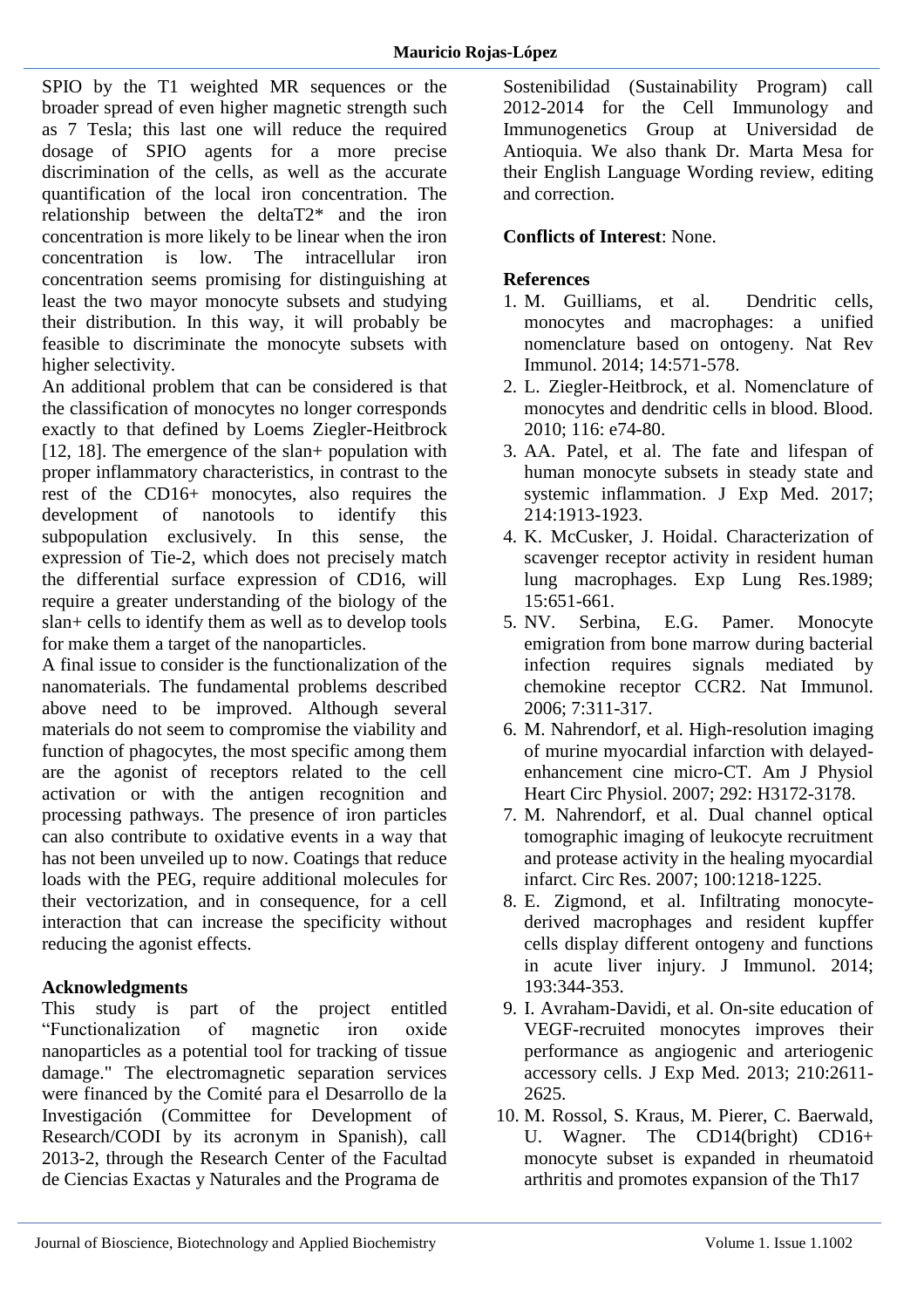[cell population. Arthritis Rheum. 2012; 64:671-](https://www.ncbi.nlm.nih.gov/pubmed/22006178) [677.](https://www.ncbi.nlm.nih.gov/pubmed/22006178)

- 11. [J. Skrzeczynska-Moncznik, et al. Peripheral](https://www.ncbi.nlm.nih.gov/pubmed/18201370)  [blood CD14high CD16+ monocytes are main](https://www.ncbi.nlm.nih.gov/pubmed/18201370)  [producers of IL-10. Scand J Immunol. 2008;](https://www.ncbi.nlm.nih.gov/pubmed/18201370)  [67:152-159.](https://www.ncbi.nlm.nih.gov/pubmed/18201370)
- 12. [HW. Ziegler-Heitbrock. Heterogeneity of human](https://www.sciencedirect.com/science/article/pii/0167569996100293?via%3Dihub)  [blood monocytes: the CD14+ CD16+](https://www.sciencedirect.com/science/article/pii/0167569996100293?via%3Dihub)  [subpopulation. Immunol Today. 1996; 17:424-](https://www.sciencedirect.com/science/article/pii/0167569996100293?via%3Dihub) [428.](https://www.sciencedirect.com/science/article/pii/0167569996100293?via%3Dihub)
- 13. [F. Geissmann, S. Jung, D.R. Littman. Blood](https://www.ncbi.nlm.nih.gov/pubmed/12871640)  [monocytes consist of two principal subsets with](https://www.ncbi.nlm.nih.gov/pubmed/12871640)  [distinct migratory properties. Immunity. 2003;](https://www.ncbi.nlm.nih.gov/pubmed/12871640)  [19:71-82.](https://www.ncbi.nlm.nih.gov/pubmed/12871640)
- 14. [KL. Wong, et al. Gene expression profiling](https://www.ncbi.nlm.nih.gov/pubmed/21653326)  [reveals the defining features of the classical,](https://www.ncbi.nlm.nih.gov/pubmed/21653326)  [intermediate, and nonclassical human monocyte](https://www.ncbi.nlm.nih.gov/pubmed/21653326)  [subsets. Blood. 2011;118:e16-31.](https://www.ncbi.nlm.nih.gov/pubmed/21653326)
- 15. [M. Chimen, et al. Monocyte Subsets Coregulate](https://www.ncbi.nlm.nih.gov/pubmed/28193827)  [Inflammatory Responses by Integrated Signaling](https://www.ncbi.nlm.nih.gov/pubmed/28193827)  [through TNF and IL-6 at the Endothelial Cell](https://www.ncbi.nlm.nih.gov/pubmed/28193827)  [Interface. J Immunol. 2017;198:2834-2843.](https://www.ncbi.nlm.nih.gov/pubmed/28193827)
- 16. [C. Murdoch, S. Tazzyman, S. Webster, CE.](https://www.ncbi.nlm.nih.gov/pubmed/17513791)  [Lewis. Expression of Tie-2 by human monocytes](https://www.ncbi.nlm.nih.gov/pubmed/17513791)  [and their responses to angiopoietin-2. J Immunol.](https://www.ncbi.nlm.nih.gov/pubmed/17513791)  [2007; 178:7405-7411.](https://www.ncbi.nlm.nih.gov/pubmed/17513791)
- 17. [MA. Venneri, et al. Identification of](https://www.ncbi.nlm.nih.gov/pubmed/17327411)  [proangiogenic TIE2-expressing monocytes](https://www.ncbi.nlm.nih.gov/pubmed/17327411)  [\(TEMs\) in human peripheral blood and cancer.](https://www.ncbi.nlm.nih.gov/pubmed/17327411)  [Blood. 2007; 109:5276-5285.](https://www.ncbi.nlm.nih.gov/pubmed/17327411)
- 18. [TP. Hofer, et al. slan-defined subsets of CD16](https://www.ncbi.nlm.nih.gov/pubmed/26443621) [positive monocytes: impact of granulomatous](https://www.ncbi.nlm.nih.gov/pubmed/26443621)  [inflammation and M-CSF receptor mutation.](https://www.ncbi.nlm.nih.gov/pubmed/26443621)  [Blood. 2015; 126:2601-2610.](https://www.ncbi.nlm.nih.gov/pubmed/26443621)
- 19. [S. Bron, et al. TIE-2-expressing monocytes are](https://www.ncbi.nlm.nih.gov/pubmed/27057438)  [lymphangiogenic and associate specifically with](https://www.ncbi.nlm.nih.gov/pubmed/27057438)  [lymphatics of human breast](https://www.ncbi.nlm.nih.gov/pubmed/27057438) cancer. [Oncoimmunology. 2015; 5:e1073882.](https://www.ncbi.nlm.nih.gov/pubmed/27057438)
- 20. [H. Shoji, et al. Pro-angiogenic TIE-2-expressing](https://www.ncbi.nlm.nih.gov/pubmed/28555943)  [monocytes/TEMs as a biomarker of the effect of](https://www.ncbi.nlm.nih.gov/pubmed/28555943)  [sorafenib in patients with advanced](https://www.ncbi.nlm.nih.gov/pubmed/28555943)  [hepatocellular carcinoma. Int J Cancer. 2017;](https://www.ncbi.nlm.nih.gov/pubmed/28555943)  [141:1011-1017.](https://www.ncbi.nlm.nih.gov/pubmed/28555943)
- 21. [F. Olaru, et al. Intracapillary immune complexes](https://www.ncbi.nlm.nih.gov/pubmed/29875315)  [recruit and activate slan-expressing CD16+](https://www.ncbi.nlm.nih.gov/pubmed/29875315)  [monocytes in human lupus nephritis. JCI Insight.](https://www.ncbi.nlm.nih.gov/pubmed/29875315)  [2018; 3\(11\).pii:96492.](https://www.ncbi.nlm.nih.gov/pubmed/29875315)
- 22. [FK. Swirski, et al. Identification of splenic](https://www.ncbi.nlm.nih.gov/pubmed/19644120)  [reservoir monocytes and their deployment to](https://www.ncbi.nlm.nih.gov/pubmed/19644120)  [inflammatory sites. Science. 2009; 325:612-616.](https://www.ncbi.nlm.nih.gov/pubmed/19644120)
- 23. [SN. Ebert, et al. Noninvasive tracking of cardiac](https://www.ncbi.nlm.nih.gov/pubmed/17690182)  [embryonic stem cells in vivo using magnetic](https://www.ncbi.nlm.nih.gov/pubmed/17690182) res-

[-onance imaging techniques. Stem Cells.](https://www.ncbi.nlm.nih.gov/pubmed/17690182)  [2007; 25:2936-2944.](https://www.ncbi.nlm.nih.gov/pubmed/17690182)

- 24. [MG. Harisinghani, et al. Noninvasive](https://www.ncbi.nlm.nih.gov/pubmed/12815134)  [detection of clinically occult lymph-node](https://www.ncbi.nlm.nih.gov/pubmed/12815134)  [metastases in prostate cancer. N Engl J Med.](https://www.ncbi.nlm.nih.gov/pubmed/12815134)  [2003; 348:2491-2499.](https://www.ncbi.nlm.nih.gov/pubmed/12815134)
- 25. [E. Seneterre, et al. Detection of hepatic](https://www.ncbi.nlm.nih.gov/pubmed/8756932)  [metastases: ferumoxides-enhanced MR](https://www.ncbi.nlm.nih.gov/pubmed/8756932)  [imaging versus unenhanced MR imaging and](https://www.ncbi.nlm.nih.gov/pubmed/8756932)  [CT during arterial portography. Radiology.](https://www.ncbi.nlm.nih.gov/pubmed/8756932)  [1996; 200:785-792.](https://www.ncbi.nlm.nih.gov/pubmed/8756932)
- 26. [P. Soyer, Will ferumoxides-enhanced MR](https://pubs.rsna.org/doi/10.1148/radiology.200.3.8756902?url_ver=Z39.88-2003&rfr_id=ori%3Arid%3Acrossref.org&rfr_dat=cr_pub%3Dpubmed&)  [imaging replace CT during arterial](https://pubs.rsna.org/doi/10.1148/radiology.200.3.8756902?url_ver=Z39.88-2003&rfr_id=ori%3Arid%3Acrossref.org&rfr_dat=cr_pub%3Dpubmed&)  [portography in the detection of hepatic](https://pubs.rsna.org/doi/10.1148/radiology.200.3.8756902?url_ver=Z39.88-2003&rfr_id=ori%3Arid%3Acrossref.org&rfr_dat=cr_pub%3Dpubmed&)  [metastases? Prologue to a promising future.](https://pubs.rsna.org/doi/10.1148/radiology.200.3.8756902?url_ver=Z39.88-2003&rfr_id=ori%3Arid%3Acrossref.org&rfr_dat=cr_pub%3Dpubmed&)  [Radiology. 1996; 200:610-611.](https://pubs.rsna.org/doi/10.1148/radiology.200.3.8756902?url_ver=Z39.88-2003&rfr_id=ori%3Arid%3Acrossref.org&rfr_dat=cr_pub%3Dpubmed&)
- 27. [B. Brochet, et al. Early macrophage MRI of](https://www.ncbi.nlm.nih.gov/pubmed/16650776)  [inflammatory lesions predicts lesion severity](https://www.ncbi.nlm.nih.gov/pubmed/16650776)  [and disease development in relapsing EAE.](https://www.ncbi.nlm.nih.gov/pubmed/16650776)  [Neuroimage. 2006; 32:266-274.](https://www.ncbi.nlm.nih.gov/pubmed/16650776)
- 28. [V. Dousset, et al. Comparison of ultrasmall](https://www.ncbi.nlm.nih.gov/pubmed/10094342)  [particles of iron oxide \(USPIO\)-enhanced T2](https://www.ncbi.nlm.nih.gov/pubmed/10094342) [weighted, conventional T2-weighted, and](https://www.ncbi.nlm.nih.gov/pubmed/10094342)  [gadolinium-enhanced T1-weighted MR](https://www.ncbi.nlm.nih.gov/pubmed/10094342)  [images in rats with experimental autoimmune](https://www.ncbi.nlm.nih.gov/pubmed/10094342)  [encephalomyelitis. AJNR Am J Neuroradiol.](https://www.ncbi.nlm.nih.gov/pubmed/10094342)  [1999; 20:223-227.](https://www.ncbi.nlm.nih.gov/pubmed/10094342)
- 29. [RT. Mattos, et al. Chronic Low-Grade](https://www.ncbi.nlm.nih.gov/pubmed/27977792)  [Inflammation in Childhood Obesity Is](https://www.ncbi.nlm.nih.gov/pubmed/27977792)  [Associated with Decreased IL-10 Expression](https://www.ncbi.nlm.nih.gov/pubmed/27977792)  [by Monocyte Subsets. PloS One. 2016;](https://www.ncbi.nlm.nih.gov/pubmed/27977792)  [11:e0168610.](https://www.ncbi.nlm.nih.gov/pubmed/27977792)
- 30. [NP. Kumar, et al. Modulation of dendritic cell](https://www.ncbi.nlm.nih.gov/pubmed/27865391)  [and monocyte subsets in tuberculosis-diabetes](https://www.ncbi.nlm.nih.gov/pubmed/27865391)  [co-morbidity upon standard tuberculosis](https://www.ncbi.nlm.nih.gov/pubmed/27865391)  [treatment. Tuberculosis \(Edinb\). 2016;](https://www.ncbi.nlm.nih.gov/pubmed/27865391)  [101:191-200.](https://www.ncbi.nlm.nih.gov/pubmed/27865391)
- 31. [S. Maruo, et al. Correlation analysis of](https://www.ncbi.nlm.nih.gov/pubmed/29582352)  [monocyte subsets and insulin resistance](https://www.ncbi.nlm.nih.gov/pubmed/29582352)  [considering fetuin-A involvement in patients](https://www.ncbi.nlm.nih.gov/pubmed/29582352)  [with type 2 diabetes. Clin Transl Med. 2018;](https://www.ncbi.nlm.nih.gov/pubmed/29582352)  [7:9.](https://www.ncbi.nlm.nih.gov/pubmed/29582352)
- 32. [M. Hristov, G.H. Heine. Monocyte subsets in](https://www.ncbi.nlm.nih.gov/pubmed/25396218)  [atherosclerosis. Hamostaseologie. 2015;](https://www.ncbi.nlm.nih.gov/pubmed/25396218)  [35:105-112.](https://www.ncbi.nlm.nih.gov/pubmed/25396218)
- 33. [E. Idzkowska, et al. The Role of Different](https://onlinelibrary.wiley.com/doi/full/10.1111/sji.12314)  [Monocyte Subsets in the Pathogenesis of](https://onlinelibrary.wiley.com/doi/full/10.1111/sji.12314)  [Atherosclerosis and Acute Coronary](https://onlinelibrary.wiley.com/doi/full/10.1111/sji.12314)  [Syndromes. Scand J Immunol. 2015; 82:163-](https://onlinelibrary.wiley.com/doi/full/10.1111/sji.12314) [173.](https://onlinelibrary.wiley.com/doi/full/10.1111/sji.12314)
- 34. [C. von zur Muhlen, et al. Imaging monocytes](https://www.ncbi.nlm.nih.gov/pubmed/20973112)  [with iron oxide nanoparticles targeted towards](https://www.ncbi.nlm.nih.gov/pubmed/20973112)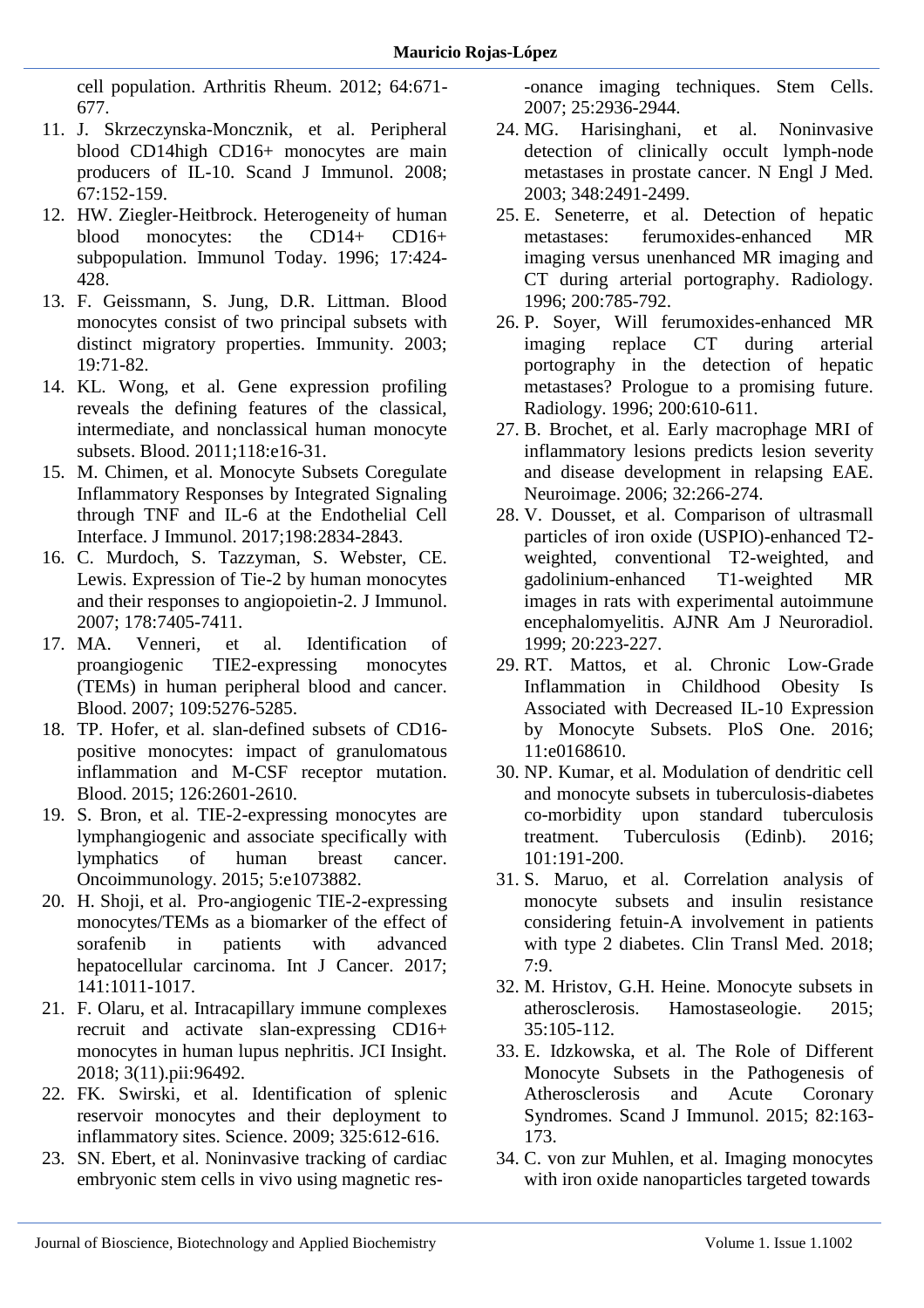[the monocyte integrin MAC-1 \(CD11b/CD18\)](https://www.ncbi.nlm.nih.gov/pubmed/20973112)  [does not result in improved atheroscleroticplaque](https://www.ncbi.nlm.nih.gov/pubmed/20973112)  [detection by in vivo MRI. Contrast Media Mol](https://www.ncbi.nlm.nih.gov/pubmed/20973112)  [Imaging. 2010; 5:268-275.](https://www.ncbi.nlm.nih.gov/pubmed/20973112)

- 35. [C. Weber, et al. Role and analysis of monocyte](https://www.ncbi.nlm.nih.gov/pubmed/27412877)  [subsets in cardiovascular disease. Joint](https://www.ncbi.nlm.nih.gov/pubmed/27412877)  [consensus document of the European Society of](https://www.ncbi.nlm.nih.gov/pubmed/27412877)  [Cardiology \(ESC\) Working Groups](https://www.ncbi.nlm.nih.gov/pubmed/27412877)  ["Atherosclerosis & Vascular Biology" and](https://www.ncbi.nlm.nih.gov/pubmed/27412877)  ["Thrombosis". Thromb Haemost. 2016; 116:626-](https://www.ncbi.nlm.nih.gov/pubmed/27412877) [637.](https://www.ncbi.nlm.nih.gov/pubmed/27412877)
- 36. [P. Chen et al. Perturbations of Monocyte Subsets](https://www.ncbi.nlm.nih.gov/pmc/articles/PMC5347116/)  [and Their Association with T Helper Cell](https://www.ncbi.nlm.nih.gov/pmc/articles/PMC5347116/)  [Differentiation in Acute and Chronic HIV-1-](https://www.ncbi.nlm.nih.gov/pmc/articles/PMC5347116/) [Infected Patients. Front Immunol. 2017; 8:272.](https://www.ncbi.nlm.nih.gov/pmc/articles/PMC5347116/)
- 37. [S.T. Gren, O. Grip. Role of Monocytes and](https://www.ncbi.nlm.nih.gov/pubmed/27243595)  [Intestinal Macrophages in Crohn's Disease and](https://www.ncbi.nlm.nih.gov/pubmed/27243595)  [Ulcerative Colitis. Inflamm Bowel Dis. 2016;](https://www.ncbi.nlm.nih.gov/pubmed/27243595)  [22:1992-1998.](https://www.ncbi.nlm.nih.gov/pubmed/27243595)
- 38. [D. Castano, LF. Garcia, M. Rojas. Increased](https://www.ncbi.nlm.nih.gov/pubmed/21621464)  [frequency and cell death of CD16+ monocytes](https://www.ncbi.nlm.nih.gov/pubmed/21621464)  with Mycobacterium tuberculosis infection. [Tuberculosis \(Edinb\). 2011; 9:348-360.](https://www.ncbi.nlm.nih.gov/pubmed/21621464)
- 39. [ME. Ramirez-Agudelo, AC. Caro, CA. Jaramillo,](https://www.ncbi.nlm.nih.gov/pubmed/21571261)  [M. Rojas. Fatty acid profile during the](https://www.ncbi.nlm.nih.gov/pubmed/21571261)  [differentiation and infection with Mycobacterium](https://www.ncbi.nlm.nih.gov/pubmed/21571261)  [tuberculosis of mononuclear phagocytes of](https://www.ncbi.nlm.nih.gov/pubmed/21571261)  [patients with TB and healthy individuals. Cell](https://www.ncbi.nlm.nih.gov/pubmed/21571261)  [Immunol. 2011; 270:145-155.](https://www.ncbi.nlm.nih.gov/pubmed/21571261)
- 40. A. [Barrera Garcia, et al. Infiltrating CD16](https://www.ncbi.nlm.nih.gov/pmc/articles/PMC5187455/)<sup>+</sup> Are [Associated with a Reduction in Peripheral](https://www.ncbi.nlm.nih.gov/pmc/articles/PMC5187455/)  CD14<sup>+</sup>CD16++ [Monocytes and Severe Forms of](https://www.ncbi.nlm.nih.gov/pmc/articles/PMC5187455/)  [Lupus Nephritis. Autoimmune Dis. 2016; 2016:](https://www.ncbi.nlm.nih.gov/pmc/articles/PMC5187455/)  [9324315.](https://www.ncbi.nlm.nih.gov/pmc/articles/PMC5187455/)
- 41. C. [Burbano, G. Vasquez, M. Rojas. Modulatory](https://www.ncbi.nlm.nih.gov/pubmed/25168844)  effects of  $CD14^+CD16^{++}$  monocytes on  $CD14^{++}CD16$ - monocytes: a possible explanation [of monocyte alterations in systemic lupus](https://www.ncbi.nlm.nih.gov/pubmed/25168844)  [erythematosus. Arthritis Rheumatol. 2014;](https://www.ncbi.nlm.nih.gov/pubmed/25168844)  [66:3371-3381.](https://www.ncbi.nlm.nih.gov/pubmed/25168844)
- 42. [F. Forger, T. Matthias, M. Oppermann, H.](https://www.ncbi.nlm.nih.gov/pubmed/14870916)  [Becker, K. Helmke. Clinical significance of anti](https://www.ncbi.nlm.nih.gov/pubmed/14870916)[dsDNA antibody isotypes: IgG/IgM ratio of anti](https://www.ncbi.nlm.nih.gov/pubmed/14870916)[dsDNA antibodies as a prognostic marker for](https://www.ncbi.nlm.nih.gov/pubmed/14870916)  [lupus nephritis. Lupus. 2004; 13:36-44.](https://www.ncbi.nlm.nih.gov/pubmed/14870916)
- 43. [H. Ji, et al. Arthritis critically dependent on](https://www.ncbi.nlm.nih.gov/pubmed/11869678)  innate [immune system players. Immunity.](https://www.ncbi.nlm.nih.gov/pubmed/11869678)  [2002;16:157-168.](https://www.ncbi.nlm.nih.gov/pubmed/11869678)
- 44. [J. Yang, L. Zhang, C. Yu, X.F. Yang, H. Wang.](https://www.ncbi.nlm.nih.gov/pmc/articles/PMC3892095/)  [Monocyte and macrophage differentiation:](https://www.ncbi.nlm.nih.gov/pmc/articles/PMC3892095/)  [circulation inflammatory monocyte as biomarker](https://www.ncbi.nlm.nih.gov/pmc/articles/PMC3892095/)

[for inflammatory diseases. Biomark Res.](https://www.ncbi.nlm.nih.gov/pmc/articles/PMC3892095/)  [2014; 2:1.](https://www.ncbi.nlm.nih.gov/pmc/articles/PMC3892095/)

- 45. [V. Cortez-Retamozo, et al. Angiotensin II](https://www.ncbi.nlm.nih.gov/pubmed/23333075)  [drives the production of tumor-promoting](https://www.ncbi.nlm.nih.gov/pubmed/23333075)  [macrophages. Immunity. 2013; 38:296-308.](https://www.ncbi.nlm.nih.gov/pubmed/23333075)
- 46. [F. Leuschner, et al. Angiotensin-converting](https://www.ncbi.nlm.nih.gov/pubmed/20930148)  [enzyme inhibition prevents the release of](https://www.ncbi.nlm.nih.gov/pubmed/20930148)  [monocytes from their splenic reservoir in mice](https://www.ncbi.nlm.nih.gov/pubmed/20930148)  [with myocardial infarction. Circ Res. 2010;](https://www.ncbi.nlm.nih.gov/pubmed/20930148)  [107:1364-1373.](https://www.ncbi.nlm.nih.gov/pubmed/20930148)
- 47. [BZ. Qian, et al. CCL2 recruits inflammatory](https://www.ncbi.nlm.nih.gov/pubmed/21654748)  [monocytes to facilitate breast-tumour](https://www.ncbi.nlm.nih.gov/pubmed/21654748)  [metastasis. Nature. 2011; 475:222-225.](https://www.ncbi.nlm.nih.gov/pubmed/21654748)
- 48. [D. Hanahan, LM. Coussens. Accessories to](https://www.ncbi.nlm.nih.gov/pubmed/22439926)  [the crime: functions of cells recruited to the](https://www.ncbi.nlm.nih.gov/pubmed/22439926)  [tumor microenvironment. Cancer Cell. 2012;](https://www.ncbi.nlm.nih.gov/pubmed/22439926)  [21:309-322.](https://www.ncbi.nlm.nih.gov/pubmed/22439926)<br>49 JE M
- McElhaney, RB. Effros. [Immunosenescence: what does it mean to](https://www.ncbi.nlm.nih.gov/pubmed/19570667)  [health outcomes in older adults? Curr Opin](https://www.ncbi.nlm.nih.gov/pubmed/19570667)  [Immunol. 2009; 21:418-424.](https://www.ncbi.nlm.nih.gov/pubmed/19570667)
- 50. A. [Panda, et al. Human innate](https://www.ncbi.nlm.nih.gov/pubmed/19541535)  [immunosenescence: causes and consequences](https://www.ncbi.nlm.nih.gov/pubmed/19541535)  [for immunity in old age. Trends Immunol.](https://www.ncbi.nlm.nih.gov/pubmed/19541535)  [2009; 30:325-333.](https://www.ncbi.nlm.nih.gov/pubmed/19541535)
- 51. [HM. Sadeghi, JF. Schnelle, JK. Thoma, P.](https://www.ncbi.nlm.nih.gov/pubmed/10673149)  [Nishanian, J.L. Fahey. Phenotypic and](https://www.ncbi.nlm.nih.gov/pubmed/10673149)  [functional characteristics of circulating](https://www.ncbi.nlm.nih.gov/pubmed/10673149)  [monocytes of elderly persons. Exp Gerontol.](https://www.ncbi.nlm.nih.gov/pubmed/10673149)  [1999; 34:959-970.](https://www.ncbi.nlm.nih.gov/pubmed/10673149)
- 52. [S. Seidler, HW. Zimmermann, M. Bartneck,](https://www.ncbi.nlm.nih.gov/pubmed/20565954)  [C. Trautwein, F. Tacke. Age-dependent](https://www.ncbi.nlm.nih.gov/pubmed/20565954)  [alterations of monocyte subsets and](https://www.ncbi.nlm.nih.gov/pubmed/20565954)  [monocyte-related chemokine pathways in](https://www.ncbi.nlm.nih.gov/pubmed/20565954)  [healthy adults. BMC Immunol. 2010; 11:30.](https://www.ncbi.nlm.nih.gov/pubmed/20565954)
- 53. [MJ. Overman, et al. Use of research biopsies](https://www.ncbi.nlm.nih.gov/pubmed/23129736/)  [in clinical trials: are risks and benefits](https://www.ncbi.nlm.nih.gov/pubmed/23129736/)  [adequately discussed? J Clin Oncol. 2013;](https://www.ncbi.nlm.nih.gov/pubmed/23129736/)  [13:17-22.](https://www.ncbi.nlm.nih.gov/pubmed/23129736/)
- 54. [E.J. Keliher, et al. 89Zr-labeled dextran](https://www.ncbi.nlm.nih.gov/pubmed/22035047)  [nanoparticles allow in vivo macrophage](https://www.ncbi.nlm.nih.gov/pubmed/22035047)  [imaging. Bioconjug Chem. 2011; 22:2383-](https://www.ncbi.nlm.nih.gov/pubmed/22035047) [2389.](https://www.ncbi.nlm.nih.gov/pubmed/22035047)
- 55. [P.P. Di Mauro, V. Gomez-Vallejo, Z. Baz](https://www.ncbi.nlm.nih.gov/pubmed/25710619)  [Maldonado, J. Llop Roig, S. Borros. Novel](https://www.ncbi.nlm.nih.gov/pubmed/25710619)  [18F labeling strategy for polyester-based NPs](https://www.ncbi.nlm.nih.gov/pubmed/25710619)  [for in vivo PET-CT imaging. Bioconjug](https://www.ncbi.nlm.nih.gov/pubmed/25710619)  [Chem. 2015 ;26:582-592.](https://www.ncbi.nlm.nih.gov/pubmed/25710619)
- 56. [N.K. Devaraj, E.J. Keliher, G.M. Thurber, M.](https://www.ncbi.nlm.nih.gov/pubmed/19138113)  [Nahrendorf, R. Weissleder. 18F labeled](https://www.ncbi.nlm.nih.gov/pubmed/19138113)  [nanoparticles for in vivo PET-CT imaging.](https://www.ncbi.nlm.nih.gov/pubmed/19138113)  [Bioconjug Chem. 2009; 20:397-401.](https://www.ncbi.nlm.nih.gov/pubmed/19138113)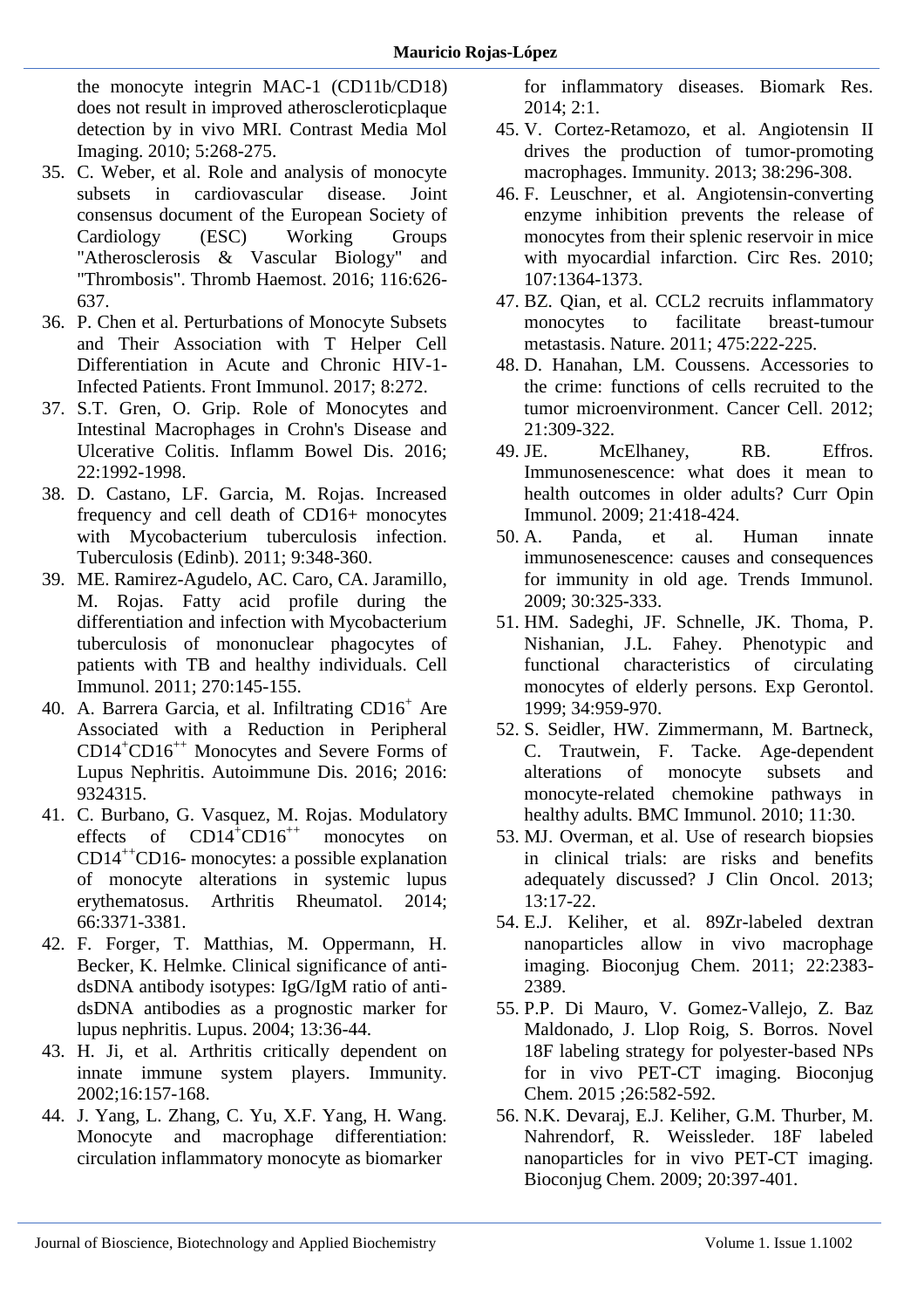- 57. [K. Fukukawa, et al. Synthesis and](https://pubs.acs.org/doi/10.1021/bm7014152)  [characterization of core-shell star copolymers for](https://pubs.acs.org/doi/10.1021/bm7014152)  [in vivo PET imaging applications.](https://pubs.acs.org/doi/10.1021/bm7014152)  [Biomacromolecules. 2008; 9:1329-1339.](https://pubs.acs.org/doi/10.1021/bm7014152)
- 58. T.W. [Li, H et al. Synthesis and in vivo](https://pubs.acs.org/doi/abs/10.1021/nn303030t)  [pharmacokinetic evaluation of degradable shell](https://pubs.acs.org/doi/abs/10.1021/nn303030t)  [cross-linked polymer nanoparticles with](https://pubs.acs.org/doi/abs/10.1021/nn303030t)  [poly\(carboxybetaine\) versus poly\(ethylene](https://pubs.acs.org/doi/abs/10.1021/nn303030t)  [glycol\) surface-grafted coatings. ACS Nano.](https://pubs.acs.org/doi/abs/10.1021/nn303030t)  [2012; 6:8970-8982.](https://pubs.acs.org/doi/abs/10.1021/nn303030t)
- 59. [TW. Liu, TD. MacDonald, J. Shi, BC. Wilson,](https://www.ncbi.nlm.nih.gov/pubmed/23154923)  [G. Zheng. Intrinsically copper-64-labeled](https://www.ncbi.nlm.nih.gov/pubmed/23154923)  [organic nanoparticles as radiotracers. Angew](https://www.ncbi.nlm.nih.gov/pubmed/23154923)  [Chem Int Ed Engl. 2012; 51:13128-13131.](https://www.ncbi.nlm.nih.gov/pubmed/23154923)
- 60. [MS. Bradbury, M. Pauliah, P. Zanzonico, U.](https://www.ncbi.nlm.nih.gov/pubmed/26663853)  [Wiesner, S. Patel. Intraoperative mapping of](https://www.ncbi.nlm.nih.gov/pubmed/26663853)  [sentinel lymph node metastases using a clinically](https://www.ncbi.nlm.nih.gov/pubmed/26663853)  [translated ultrasmall silica nanoparticle. Wiley](https://www.ncbi.nlm.nih.gov/pubmed/26663853)  [Interdiscip Rev Nanomed Nanobiotechnol. 2016;](https://www.ncbi.nlm.nih.gov/pubmed/26663853)  [8:535-553.](https://www.ncbi.nlm.nih.gov/pubmed/26663853)
- 61. [M.S. Bradbury, et al. Clinically-translated silica](https://www.ncbi.nlm.nih.gov/pubmed/23138852)  [nanoparticles as dual-modality cancer-targeted](https://www.ncbi.nlm.nih.gov/pubmed/23138852)  [probes for image-guided surgery and](https://www.ncbi.nlm.nih.gov/pubmed/23138852)  [interventions. Integr Biol \(Camb\). 2013; 5:74-86.](https://www.ncbi.nlm.nih.gov/pubmed/23138852)
- 62. [F. Zavala, M. Lenfant. Benzodiazepines and PK](https://nyaspubs.onlinelibrary.wiley.com/doi/abs/10.1111/j.1749-6632.1987.tb35772.x?sid=nlm%3Apubmed)  [11195 exert immunomodulating activities by](https://nyaspubs.onlinelibrary.wiley.com/doi/abs/10.1111/j.1749-6632.1987.tb35772.x?sid=nlm%3Apubmed)  [binding on a specific receptor on macrophages.](https://nyaspubs.onlinelibrary.wiley.com/doi/abs/10.1111/j.1749-6632.1987.tb35772.x?sid=nlm%3Apubmed)  [Ann N Y Acad Sci. 1987; 496:240-249.](https://nyaspubs.onlinelibrary.wiley.com/doi/abs/10.1111/j.1749-6632.1987.tb35772.x?sid=nlm%3Apubmed)
- 63. HA. Jones, [PS. Marino, BH. Shakur, NW.](https://www.ncbi.nlm.nih.gov/pubmed/12762337)  [Morrell. In vivo assessment of lung](https://www.ncbi.nlm.nih.gov/pubmed/12762337)  [inflammatory cell activity in patients with COPD](https://www.ncbi.nlm.nih.gov/pubmed/12762337)  [and asthma. Eur Respir J. 2003; 21:567-573.](https://www.ncbi.nlm.nih.gov/pubmed/12762337)
- 64. [HM. Branley, RM. du Bois, AU. Wells, HA.](https://www.ncbi.nlm.nih.gov/pubmed/19026952)  [Jones. PET scanning of macrophages in patients](https://www.ncbi.nlm.nih.gov/pubmed/19026952)  [with scleroderma fibrosing alveolitis. Nucl Med](https://www.ncbi.nlm.nih.gov/pubmed/19026952)  [Biol. 2008; 35:901-909.](https://www.ncbi.nlm.nih.gov/pubmed/19026952)
- 65. [HM. Branley, RM. du Bois, AU. Wells, HA.](https://www.ncbi.nlm.nih.gov/pubmed/17591555)  [Jones. Peripheral-type benzodiazepine receptors](https://www.ncbi.nlm.nih.gov/pubmed/17591555)  [in bronchoalveolar lavage cells of patients with](https://www.ncbi.nlm.nih.gov/pubmed/17591555)  [interstitial lung disease. Nucl Med Biol. 2007;](https://www.ncbi.nlm.nih.gov/pubmed/17591555)  [34:553-558.](https://www.ncbi.nlm.nih.gov/pubmed/17591555)
- 66. [BR. Jarrett, B Gustafsson, DL. Kukis, AY.](https://www.ncbi.nlm.nih.gov/pmc/articles/PMC2543939/)  [Louie. Synthesis of 64Cu-labeled magnetic](https://www.ncbi.nlm.nih.gov/pmc/articles/PMC2543939/)  [nanoparticles for multimodal imaging. Bioconjug](https://www.ncbi.nlm.nih.gov/pmc/articles/PMC2543939/)  [Chem. 2008; 19:1496-1504.](https://www.ncbi.nlm.nih.gov/pmc/articles/PMC2543939/)
- 67. [BR. Jarrett, C. Correa, KL. Ma, AY. Louie. In](https://journals.plos.org/plosone/article?id=10.1371/journal.pone.0013254)  [vivo mapping of vascular inflammation using](https://journals.plos.org/plosone/article?id=10.1371/journal.pone.0013254)  [multimodal imaging. PloS One. 2010; 5:e13254.](https://journals.plos.org/plosone/article?id=10.1371/journal.pone.0013254)
- 68. [P. Zoldhelyi, et al. Inhibition of coronary](https://www.ncbi.nlm.nih.gov/pubmed/11087265)  [thrombosis and local inflammation by a](https://www.ncbi.nlm.nih.gov/pubmed/11087265)  [noncarbohydrate selectin inhibitor. Am J Physiol](https://www.ncbi.nlm.nih.gov/pubmed/11087265)  [Heart Circ Physiol. 2000; 279:H3065-3075.](https://www.ncbi.nlm.nih.gov/pubmed/11087265)
- 69. [W. Volker, et al. Copper induced](https://www.ncbi.nlm.nih.gov/pubmed/9126645)  [inflammatory reactions of rat carotid arteries](https://www.ncbi.nlm.nih.gov/pubmed/9126645)  [mimic restenosis arteriosclerosis-like](https://www.ncbi.nlm.nih.gov/pubmed/9126645)  [neointima formation. Atherosclerosis. 1997;](https://www.ncbi.nlm.nih.gov/pubmed/9126645)  [130:29-36.](https://www.ncbi.nlm.nih.gov/pubmed/9126645)
- 70. [C. Perez-Medina, et al. In Vivo PET Imaging](https://www.ncbi.nlm.nih.gov/pubmed/27236528)  [of HDL in Multiple Atherosclerosis Models.](https://www.ncbi.nlm.nih.gov/pubmed/27236528)  [JACC Cardiovasc Imaging. 2016; 9:950-961.](https://www.ncbi.nlm.nih.gov/pubmed/27236528)
- 71. [JK. Willmann, et al. Targeted microbubbles](https://www.ncbi.nlm.nih.gov/pubmed/18695212)  [for imaging tumor angiogenesis: assessment](https://www.ncbi.nlm.nih.gov/pubmed/18695212)  [of whole-body biodistribution with dynamic](https://www.ncbi.nlm.nih.gov/pubmed/18695212)  [micro-PET in mice. Radiology. 2008;](https://www.ncbi.nlm.nih.gov/pubmed/18695212)  [249:212-219.](https://www.ncbi.nlm.nih.gov/pubmed/18695212)
- 72. [M. Hulsmans, et al. Cardiac macrophages](http://jem.rupress.org/content/215/2/423)  [promote diastolic dysfunction. J Exp Med.](http://jem.rupress.org/content/215/2/423)  [2018; 215:423-440.](http://jem.rupress.org/content/215/2/423)
- 73. [Y. Liu. Clinical significance of diffusely](https://www.ncbi.nlm.nih.gov/pubmed/19654562)  [increased splenic uptake on FDG-PET. Nucl](https://www.ncbi.nlm.nih.gov/pubmed/19654562)  [Med Commun. 2009; 30:763-769.](https://www.ncbi.nlm.nih.gov/pubmed/19654562)
- 74. [M.J. Pittet, F.K. Swirski, F. Reynolds, L.](https://www.ncbi.nlm.nih.gov/pubmed/17406214)  [Josephson, R. Weissleder. Labeling of](https://www.ncbi.nlm.nih.gov/pubmed/17406214)  [immune cells for in vivo imaging using](https://www.ncbi.nlm.nih.gov/pubmed/17406214)  [magnetofluorescent nanoparticles. Nat Protoc.](https://www.ncbi.nlm.nih.gov/pubmed/17406214)  [2006; 1:73-79.](https://www.ncbi.nlm.nih.gov/pubmed/17406214)
- 75. [M. Nahrendorf, et al. Hybrid PET-optical](https://www.ncbi.nlm.nih.gov/pmc/articles/PMC2867879/)  [imaging using targeted probes. Proc Natl Acad](https://www.ncbi.nlm.nih.gov/pmc/articles/PMC2867879/)  [Sci U S A. 2010; 107:7910-7915.](https://www.ncbi.nlm.nih.gov/pmc/articles/PMC2867879/)
- 76. [MJ. Pittet, R. Weissleder. Intravital imaging.](https://www.ncbi.nlm.nih.gov/pubmed/22118457)  [Cell. 2011; 147:983-991.](https://www.ncbi.nlm.nih.gov/pubmed/22118457)
- 77. [H. Zhang. Ethyl-3,5-bis\(acetylamino\)-2,4,6](https://www.ncbi.nlm.nih.gov/books/NBK25585/) [triiodobenzoate nanoparticles, Molecular](https://www.ncbi.nlm.nih.gov/books/NBK25585/)  [Imaging and Contrast Agent Database](https://www.ncbi.nlm.nih.gov/books/NBK25585/)  [\(MICAD\). Bethesda \(MD\). 2004-2013.](https://www.ncbi.nlm.nih.gov/books/NBK25585/)
- 78. [J.L. Van Herck, et al. Multi-slice computed](https://www.ncbi.nlm.nih.gov/pubmed/19693628)  [tomography with N1177 identifies ruptured](https://www.ncbi.nlm.nih.gov/pubmed/19693628)  [atherosclerotic plaques in rabbits. Basic Res](https://www.ncbi.nlm.nih.gov/pubmed/19693628)  [Cardiol. 2010; 105:51-59.](https://www.ncbi.nlm.nih.gov/pubmed/19693628)
- 79. [F. Hyafil, et al. Quantification of](https://www.ncbi.nlm.nih.gov/pubmed/19443582)  [inflammation within rabbit atherosclerotic](https://www.ncbi.nlm.nih.gov/pubmed/19443582)  [plaques using the macrophage-specific CT](https://www.ncbi.nlm.nih.gov/pubmed/19443582)  [contrast agent N1177: a comparison with 18F-](https://www.ncbi.nlm.nih.gov/pubmed/19443582)[FDG PET/CT and histology. J Nucl Med.](https://www.ncbi.nlm.nih.gov/pubmed/19443582)  [2009; 50:959-965.](https://www.ncbi.nlm.nih.gov/pubmed/19443582)
- 80. [N.A. Tsyganova, et al. Penetration of](https://www.ncbi.nlm.nih.gov/pubmed/25065320)  [pegylated gold nanoparticles through rat](https://www.ncbi.nlm.nih.gov/pubmed/25065320)  [placental barrier. Bull Exp Biol Med. 2014;](https://www.ncbi.nlm.nih.gov/pubmed/25065320)  [15:383-385.](https://www.ncbi.nlm.nih.gov/pubmed/25065320)
- 81. [J. Qin, et al. Noninvasive detection of](https://www.ncbi.nlm.nih.gov/pubmed/25506213)  [macrophages in atherosclerotic lesions by](https://www.ncbi.nlm.nih.gov/pubmed/25506213)  [computed tomography enhanced with](https://www.ncbi.nlm.nih.gov/pubmed/25506213)  [PEGylated gold nanoparticles. Int J](https://www.ncbi.nlm.nih.gov/pubmed/25506213)  [Nanomedicine. 2014; 9:5575-5590.](https://www.ncbi.nlm.nih.gov/pubmed/25506213)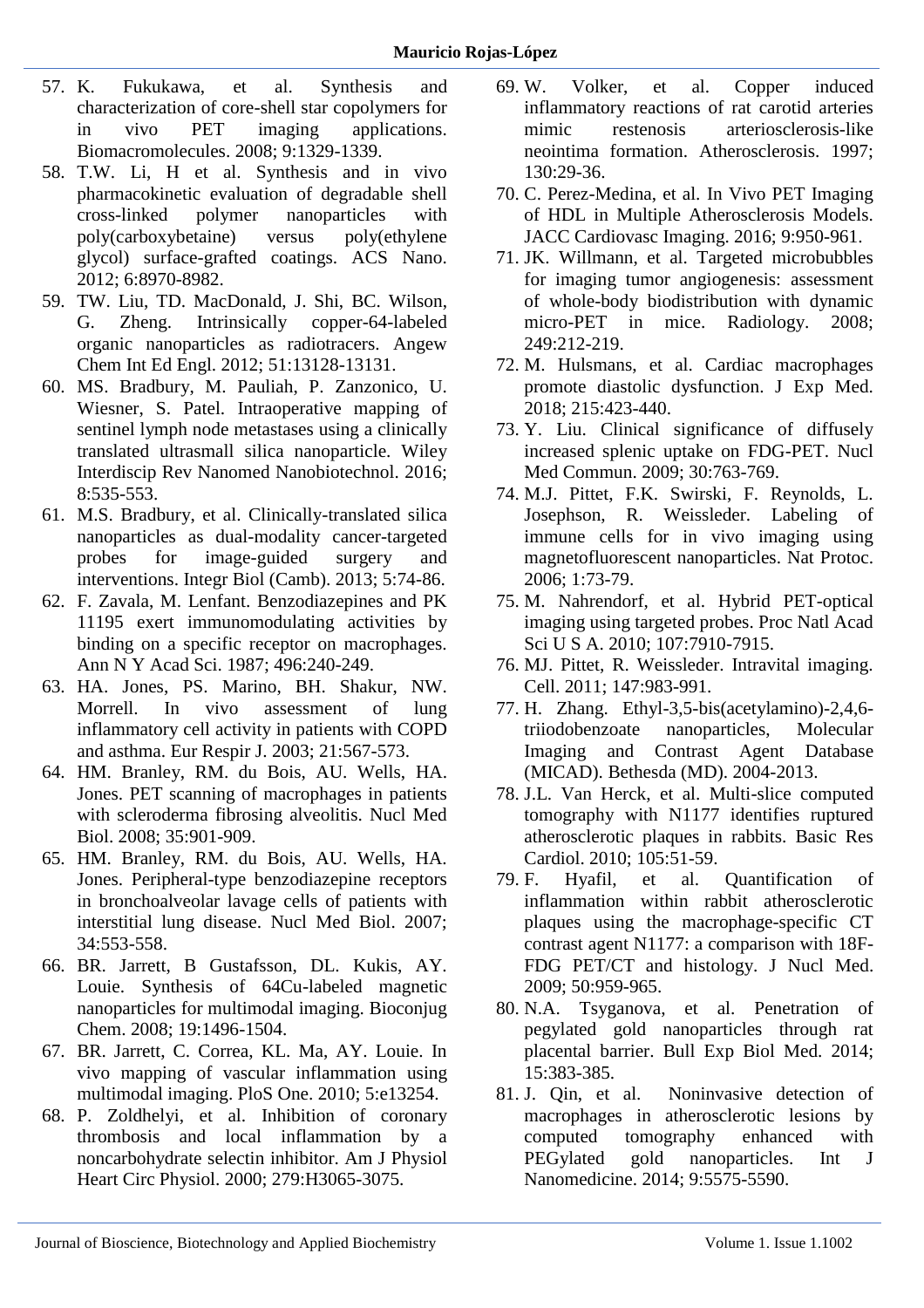- 82. [Z. Liu, et al. Enhancement of lipopolysaccharide](https://www.ncbi.nlm.nih.gov/pubmed/23070238)[induced nitric oxide and interleukin-6 production](https://www.ncbi.nlm.nih.gov/pubmed/23070238)  [by PEGylated gold nanoparticles in RAW264.7](https://www.ncbi.nlm.nih.gov/pubmed/23070238)  [cells. Nanoscale. 2012; 4:7135-7142.](https://www.ncbi.nlm.nih.gov/pubmed/23070238)
- 83. [Arnida, et al. Geometry and surface](https://www.ncbi.nlm.nih.gov/pubmed/21093587)  [characteristics of gold nanoparticles influence](https://www.ncbi.nlm.nih.gov/pubmed/21093587)  [their biodistribution and uptake by macrophages.](https://www.ncbi.nlm.nih.gov/pubmed/21093587)  [Eur J Pharm Biopharm.. 2011; 77:417-423.](https://www.ncbi.nlm.nih.gov/pubmed/21093587)
- 84. [SM. Park, A. Aalipour, O. Vermesh, JH. Yu, SS.](https://www.ncbi.nlm.nih.gov/pubmed/29876137)  [Gambhir. Towards clinically translatable in vivo](https://www.ncbi.nlm.nih.gov/pubmed/29876137)  nanodiagnostics. Nat Rev Mater. [2017;2\(5\).pii:17014.](https://www.ncbi.nlm.nih.gov/pubmed/29876137)
- 85. [E. Blanco, H. Shen, M. Ferrari. Principles of](https://www.ncbi.nlm.nih.gov/pubmed/26348965)  [nanoparticle design for overcoming biological](https://www.ncbi.nlm.nih.gov/pubmed/26348965)  [barriers to drug delivery. Nature biotechnology.](https://www.ncbi.nlm.nih.gov/pubmed/26348965)  [2015; 33:941-951.](https://www.ncbi.nlm.nih.gov/pubmed/26348965)
- 86. [SM. Moghimi, AC. Hunter, JC. Murray. Long](https://www.ncbi.nlm.nih.gov/pubmed/11356986)[circulating and target-specific nanoparticles:](https://www.ncbi.nlm.nih.gov/pubmed/11356986)  [theory to practice. Pharmacol Rev. 2001; 53:283-](https://www.ncbi.nlm.nih.gov/pubmed/11356986) [318.](https://www.ncbi.nlm.nih.gov/pubmed/11356986)
- 87. [LT. Chen, L. Weiss, The role of the sinus wall in](http://www.bloodjournal.org/content/41/4/529.long?sso-checked=true)  [the passage of erythrocytes through the spleen.](http://www.bloodjournal.org/content/41/4/529.long?sso-checked=true)  [Blood. 1973; 41:529-537.](http://www.bloodjournal.org/content/41/4/529.long?sso-checked=true)
- 88. [C. Chouly, D. Pouliquen, I. Lucet, J.J. Jeune, P.](https://www.ncbi.nlm.nih.gov/pubmed/8860681)  [Jallet. Development of superparamagnetic](https://www.ncbi.nlm.nih.gov/pubmed/8860681)  [nanoparticles for MRI: effect of particle size,](https://www.ncbi.nlm.nih.gov/pubmed/8860681)  [charge and surface nature on biodistribution. J](https://www.ncbi.nlm.nih.gov/pubmed/8860681)  [Microencapsul. 1996; 13:245-255.](https://www.ncbi.nlm.nih.gov/pubmed/8860681)
- 89. [F. Alexis, E. Pridgen, LK. Molnar, OC.](https://www.ncbi.nlm.nih.gov/pubmed/18672949)  [Farokhzad. Factors affecting the clearance and](https://www.ncbi.nlm.nih.gov/pubmed/18672949)  [biodistribution of polymeric nanoparticles. Mol](https://www.ncbi.nlm.nih.gov/pubmed/18672949)  [Pharm. 2008; 5:505-515.](https://www.ncbi.nlm.nih.gov/pubmed/18672949)
- 90. [C. He, Y. Hu, L. Yin, C. Tang, C. Yin. Effects of](https://www.sciencedirect.com/science/article/pii/S0142961210000979)  [particle size and surface charge on cellular](https://www.sciencedirect.com/science/article/pii/S0142961210000979)  [uptake and biodistribution of polymeric](https://www.sciencedirect.com/science/article/pii/S0142961210000979)  [nanoparticles. Biomaterials. 2010; 31:3657-3666.](https://www.sciencedirect.com/science/article/pii/S0142961210000979)
- 91. [HM. Patel, SM. Moghimi. Serum-mediated](https://www.ncbi.nlm.nih.gov/pubmed/10837635)  [recognition of liposomes by phagocytic cells of](https://www.ncbi.nlm.nih.gov/pubmed/10837635)  [the reticuloendothelial system -](https://www.ncbi.nlm.nih.gov/pubmed/10837635) The concept of [tissue specificity. Adv Drug Deliv Rev. 1998;](https://www.ncbi.nlm.nih.gov/pubmed/10837635)  [32:45-60.](https://www.ncbi.nlm.nih.gov/pubmed/10837635)
- 92. A. [Moore, R. Weissleder, A. Bogdanov, Jr.,](https://onlinelibrary.wiley.com/doi/abs/10.1002/jmri.1880070629)  [Uptake of dextran-coated monocrystalline iron](https://onlinelibrary.wiley.com/doi/abs/10.1002/jmri.1880070629)  [oxides in tumor cells and macrophages. J Magn](https://onlinelibrary.wiley.com/doi/abs/10.1002/jmri.1880070629)  [Reson Imaging. 1997; 7:1140-1145.](https://onlinelibrary.wiley.com/doi/abs/10.1002/jmri.1880070629)
- 93. [Z. Bakhtiary, et al. Targeted superparamagnetic](https://www.ncbi.nlm.nih.gov/pubmed/26707817)  [iron oxide nanoparticles for early detection of](https://www.ncbi.nlm.nih.gov/pubmed/26707817)  [cancer: Possibilities and challenges.](https://www.ncbi.nlm.nih.gov/pubmed/26707817)  [Nanomedicine. 2016; 12:287-307.](https://www.ncbi.nlm.nih.gov/pubmed/26707817)
- 94. [V. Mirshafiee, R. Kim, S. Park, M. Mahmoudi,](https://www.sciencedirect.com/science/article/pii/S0142961215008236)  [M.L. Kraft. Impact of protein pre-coating on the](https://www.sciencedirect.com/science/article/pii/S0142961215008236)

[protein corona composition and nanoparticle](https://www.sciencedirect.com/science/article/pii/S0142961215008236)  [cellular uptake. Biomaterials. 2016; 75:295-](https://www.sciencedirect.com/science/article/pii/S0142961215008236) [304.](https://www.sciencedirect.com/science/article/pii/S0142961215008236)

- 95. [M. Mahmoudi, et al. Variation of protein](https://www.ncbi.nlm.nih.gov/pubmed/24328336)  [corona composition of gold nanoparticles](https://www.ncbi.nlm.nih.gov/pubmed/24328336)  [following plasmonic heating. Nano lett.](https://www.ncbi.nlm.nih.gov/pubmed/24328336)  [2014; 14:6-12.](https://www.ncbi.nlm.nih.gov/pubmed/24328336)
- 96. [C. Fang, et al. In vivo tumor targeting of](https://www.ncbi.nlm.nih.gov/pubmed/16150582)  [tumor necrosis factor-alpha-loaded stealth](https://www.ncbi.nlm.nih.gov/pubmed/16150582)  [nanoparticles: effect of MePEG molecular](https://www.ncbi.nlm.nih.gov/pubmed/16150582)  [weight and particle size. Eur J Pharm Sci.](https://www.ncbi.nlm.nih.gov/pubmed/16150582)  [2006; 27:27-36.](https://www.ncbi.nlm.nih.gov/pubmed/16150582)
- 97. [K. Bergstrom, et al. Effects of branching and](https://www.ncbi.nlm.nih.gov/pubmed/7947478)  [molecular weight of surface-bound](https://www.ncbi.nlm.nih.gov/pubmed/7947478)  [poly\(ethylene oxide\) on protein rejection. J](https://www.ncbi.nlm.nih.gov/pubmed/7947478)  [Biomater Sci Polym Ed.1994; 6:123-132.](https://www.ncbi.nlm.nih.gov/pubmed/7947478)
- 98. [JL. Perry, et al. PEGylated PRINT](https://www.ncbi.nlm.nih.gov/pmc/articles/PMC4157665/)  [nanoparticles: the impact of PEG density on](https://www.ncbi.nlm.nih.gov/pmc/articles/PMC4157665/)  [protein binding, macrophage association,](https://www.ncbi.nlm.nih.gov/pmc/articles/PMC4157665/)  [biodistribution, and pharmacokinetics. Nano](https://www.ncbi.nlm.nih.gov/pmc/articles/PMC4157665/)  [lett. 2012; 12:5304-5310.](https://www.ncbi.nlm.nih.gov/pmc/articles/PMC4157665/)
- 99. [EK. Larsen, et al. Accumulation of magnetic](https://www.ncbi.nlm.nih.gov/pubmed/22395568)  [iron oxide nanoparticles coated with](https://www.ncbi.nlm.nih.gov/pubmed/22395568)  [variably sized polyethylene glycol in murine](https://www.ncbi.nlm.nih.gov/pubmed/22395568)  [tumors. Nanoscale. 2012; 4:2352-2361.](https://www.ncbi.nlm.nih.gov/pubmed/22395568)
- 100. [AJ. Cole, et al. Polyethylene glycol](https://www.ncbi.nlm.nih.gov/pubmed/21176955)  [modified, cross-linked starch-coated iron](https://www.ncbi.nlm.nih.gov/pubmed/21176955)  [oxide nanoparticles for enhanced magnetic](https://www.ncbi.nlm.nih.gov/pubmed/21176955)  [tumor targeting. Biomaterials. 2011;](https://www.ncbi.nlm.nih.gov/pubmed/21176955)  [32:2183-2193.](https://www.ncbi.nlm.nih.gov/pubmed/21176955)
- 101. [AE. Senyei, KJ. Widder. Drug targeting:](https://www.ncbi.nlm.nih.gov/pubmed/7024051)  [magnetically responsive albumin](https://www.ncbi.nlm.nih.gov/pubmed/7024051)  [microspheres--a review of the system to](https://www.ncbi.nlm.nih.gov/pubmed/7024051)  [date. Gynecol Oncol. 1981; 12:1-13.](https://www.ncbi.nlm.nih.gov/pubmed/7024051)
- 102. [AE. Senyei, SD. Reich, C. Gonczy, KJ.](https://www.jpharmsci.org/article/S0022-3549(15)43650-0/fulltext)  [Widder. In vivo kinetics of magnetically](https://www.jpharmsci.org/article/S0022-3549(15)43650-0/fulltext)  [targeted low-dose doxorubicin. J Pharm Sci.](https://www.jpharmsci.org/article/S0022-3549(15)43650-0/fulltext)  [1981; 70:389-391.](https://www.jpharmsci.org/article/S0022-3549(15)43650-0/fulltext)
- 103. [KJ. Widder, AE. Senyei, H. Ovadia, PY.](https://www.ncbi.nlm.nih.gov/pubmed/7229948)  [Paterson. Specific cell binding using](https://www.ncbi.nlm.nih.gov/pubmed/7229948)  [staphylococcal protein A magnetic](https://www.ncbi.nlm.nih.gov/pubmed/7229948)  [microspheres. J Pharm Sci. 1981; 70:387-](https://www.ncbi.nlm.nih.gov/pubmed/7229948) [389.](https://www.ncbi.nlm.nih.gov/pubmed/7229948)
- 104. [F. Brasseur, et al. Actinomycin D absorbed](https://www.ejcancer.com/article/0014-2964(80)90053-5/fulltext)  [on polymethylcyanoacrylate nanoparticles:](https://www.ejcancer.com/article/0014-2964(80)90053-5/fulltext)  [increased efficiency against an experimental](https://www.ejcancer.com/article/0014-2964(80)90053-5/fulltext)  [tumor. Eur J Cancer. 1980; 16:1441-1445.](https://www.ejcancer.com/article/0014-2964(80)90053-5/fulltext)
- 105. [J. Kreuter, HR. Hartmann. Comparative](https://www.ncbi.nlm.nih.gov/pubmed/6684746)  [study on the cytostatic effects and the tissue](https://www.ncbi.nlm.nih.gov/pubmed/6684746)  [distribution of 5-fluorouracil in a free form](https://www.ncbi.nlm.nih.gov/pubmed/6684746)  [and bound to polybutylcyanoacrylate](https://www.ncbi.nlm.nih.gov/pubmed/6684746) nano